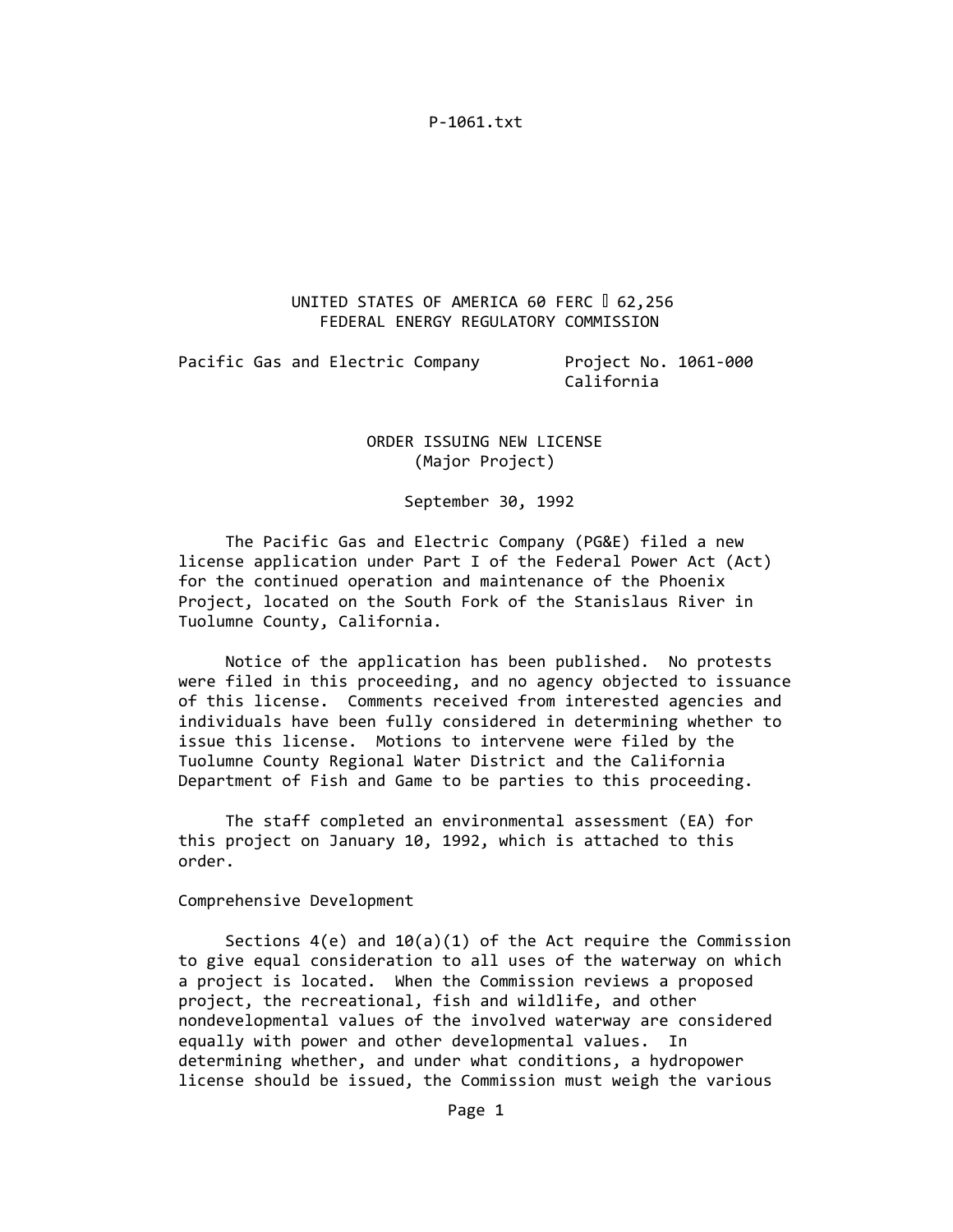economic and environmental trade‐offs involved in the decision.

 This order issues a license for the Phoenix Project with the following enhancement measures that were recommended in the EA: (1) measures to protect one archeological site eligible for inclusion in the National Register of Historical Places from erosion and foot and vehicular traffic; (2) investigations to mitigate impacts to one other eligible site and two eligible historic sites affected by annual flooding of Lyons reservoir and recreational use of the area; (3) the filing and implementation of an erosion and sedimentation control plan; (4) release a minimum flow of 2 cfs; and (5) canal fish stocking. The staff evaluated different flow alternatives and concluded that 2 cfs was the most PG&E could release from the Phoenix Project without

2

 interfering with the Tuolumne County Water System's municipal water use.

 With the EA‐recommended measures, the project would not have significant effects on the environment and continued operation and maintenance would be economically feasible.

 Section 10(a)(2) of the Act requires the Commission to consider the extent to which a project is consistent with federal or state comprehensive plans for improving, developing, or conserving a waterway or waterways affected by the project.

 Under section 10(a)(2), federal and state agencies filed 24 plans that address various resources in California. Of these, the staff identified 5 plans relevant to this project.1 No conflicts were found.

 Based on a review of agency and public comments filed in this proceeding and on the staff's independent analysis, I conclude that the Phoenix Project is best adapted to a comprehensive plan for the South Fork Stanislaus River.

Forest Service Conditions

₳

The Forest Service (FS) filed 12 conditions under the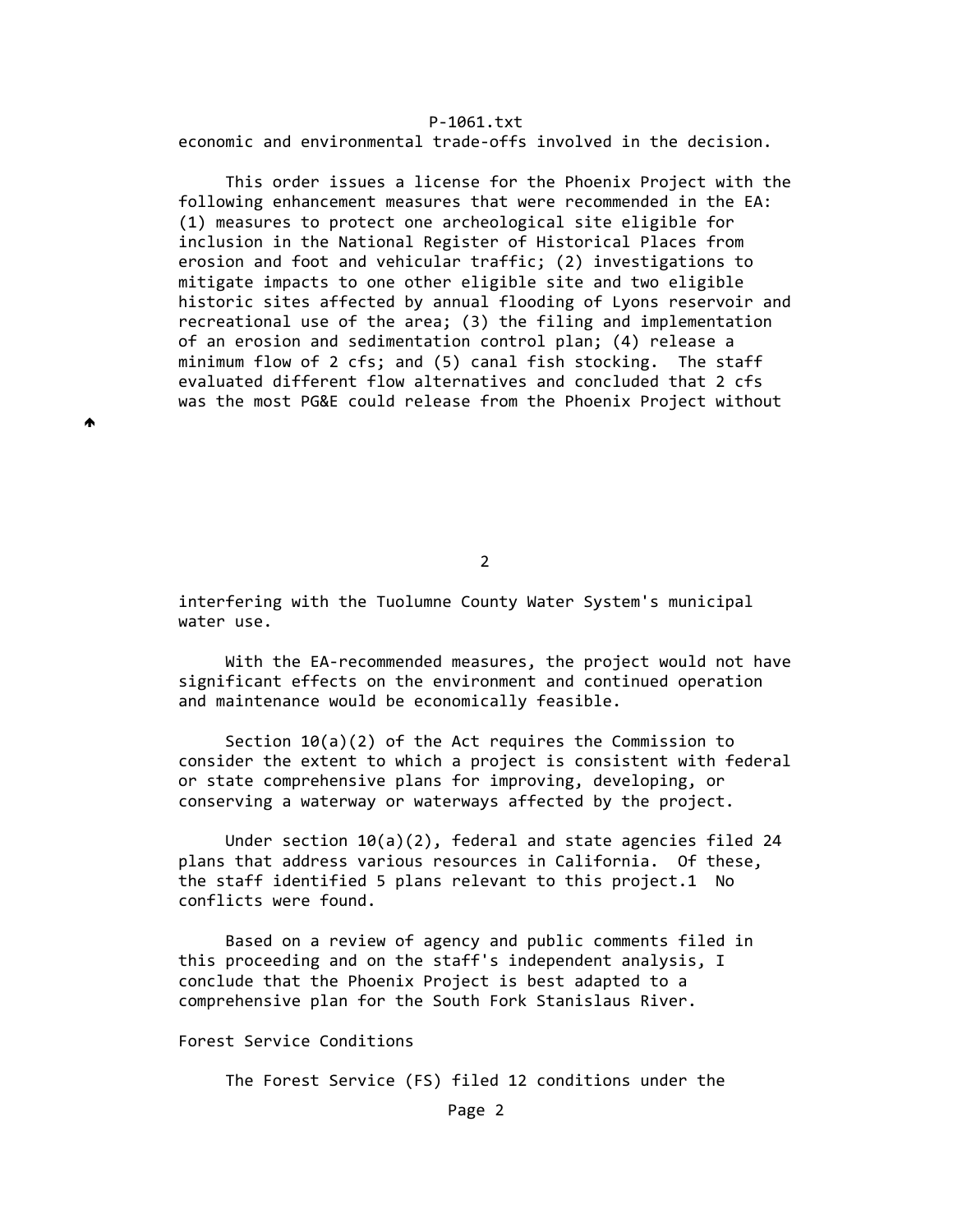provisions of section 4(e) of the Act. PG&E appealed these conditions to FS. After reconsideration, FS withdrew conditions 7 through 12, which dealt with land disturbing activities, because the project exists and PG&E proposes no further construction.

The FS conditions still under appeal are:

₳

- ù Condition 1 (Article 101) requires the Licensee to obtain a special use authorization from the FS for the occupancy and use of National Forest Service System lands.
- ù Condition 2 (Article 102) requires the Licensee to consult annually with the FS with regard to measures

 1 Recreation outlook in Planning District 2, 1980, California Department of Parks and Recreation; The California Water Plan: projected use and available water supplies to 2010, 1983, California Department of Water Resources; California water: looking to the future, 1987, California Department of Water Resources; Water Quality Control Plan Report, 1975, California State Water Resources Control Board; Recreation needs in California, 1983, California Department of Parks and Recreation.

 needed to ensure protection and development of the natural resources in the project area.

- ù Condition 3 (Article 103) requires the Licensee to get written approval from the FS prior to making any project changes.
- ù Condition 4 (Article 104) specifies that before any construction occurs on National Forest System land the Licensee will get written approval from the FS.
- ù Condition 5 (Article 105) sets a minimum flow regime that would require additional releases from the licensed Spring Gap‐Stanislaus Project No. 2130.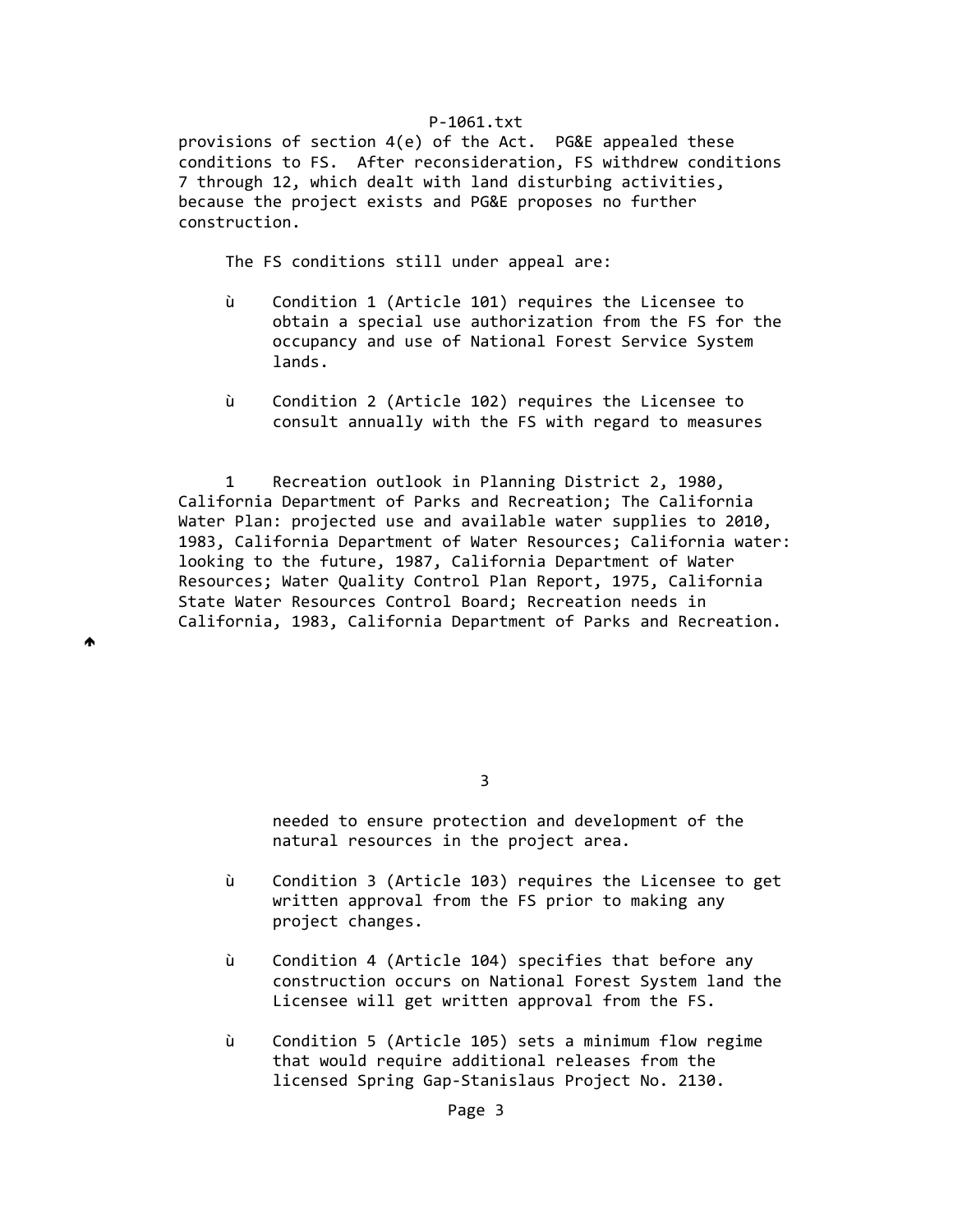ù Condition 6 (Article 106) requires the Licensee to construct, operate and maintain a guaranteed priority stream flow device as part of the diversion/intake structure.

 PG&E's appeal of the above conditions is still pending with the Forest Service and is not likely to be resolved soon. However, any changes in these conditions as a result of the appeal would not likely affect project economics to any large degree. Therefore, issuance of this license will not be delayed pending resolution of the appeal of the FS 4(e) conditions.

 Condition 5 is inappropriate as it goes beyond the scope of what is currently before the Commission, namely the relicensing of the Phoenix Project. It calls for a change in operation of the upstream Project No. 2130 that is not up for relicensing until 2005.

 At the time of relicensing for Project 2130, the FS will have the opportunity to set terms and conditions for that project. In this license, I reserve the right (see Article 407) to reevaluate the comprehensive development of this project upon relicensing of Project No. 2130 and to require any changes found to be in the public interest under section 10(a) of the Act.

 Since condition 5 calls for compliance on a voluntary basis and I find the condition to be inappropriate, no action is required by the Licensee under this condition until further order by the Commission.

Section 10(a)(2)(C): Conservation Efforts

 The staff reviewed the PG&E's efforts to encourage and help its customers to conserve electricity and find PG&E is making a good‐faith effort.

♠

 PG&E has made extensive efforts to promote the conservation of electric energy and to reduce the peak demand for generating capacity.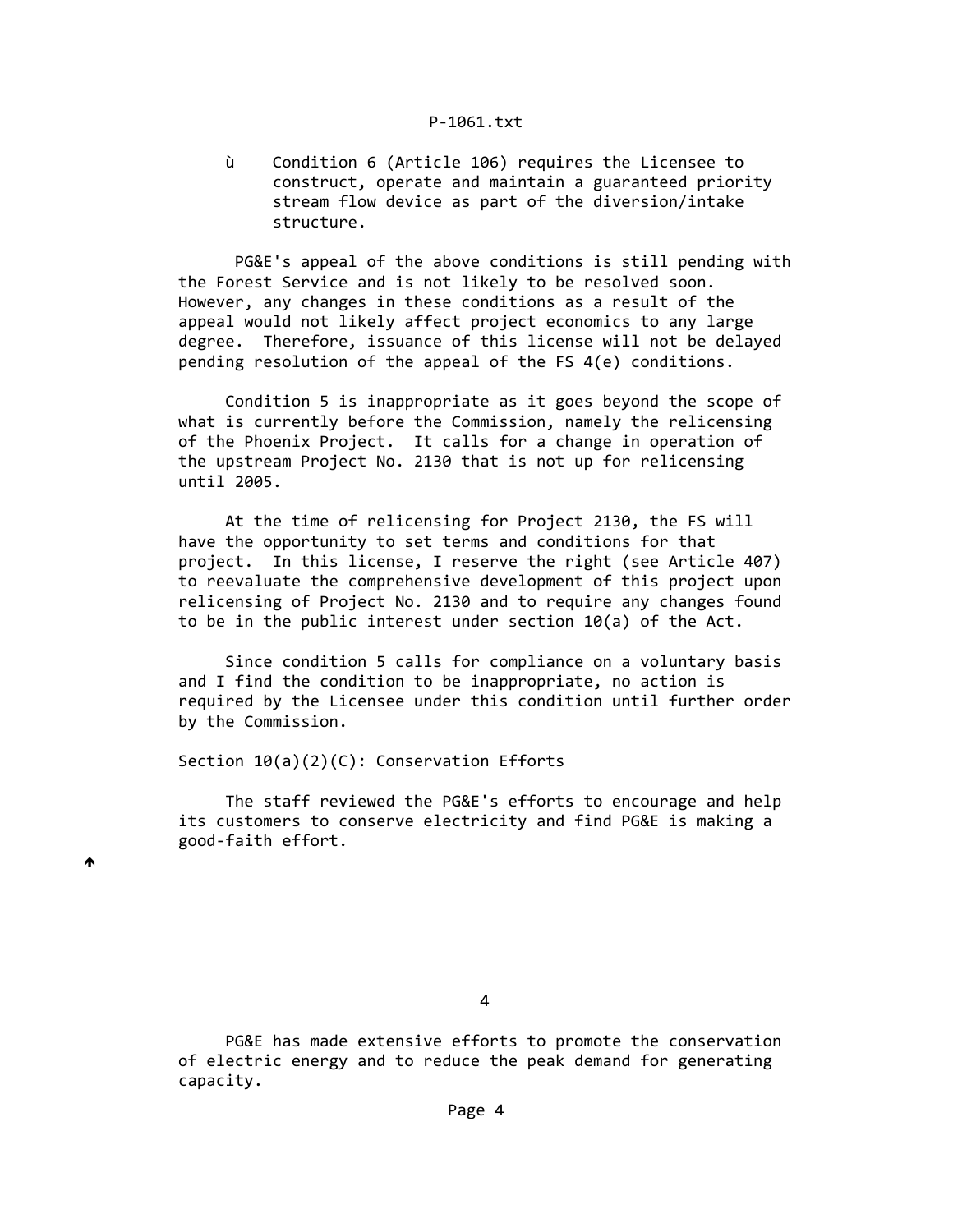The California Public Utilities Commission, which rated the conservation efforts of the largest California utilities, says PG&E has been a leader in carrying out effective energy conservation programs.

Evaluation of the Project under Section 15

Section 15(a)(2)(A): Complying with the Present License

 The staff reviewed PG&E's plans to comply with the conditions of a new license.

PG&E's compliance record shows a good-faith effort to comply with all license conditions.

 I conclude PG&E would be able to perform in a competent manner if the Commission issues a new license for the project.

Section 15(a)(2)(B): Safe Operation

 The staff reviewed PG&E's plans to manage, operate, and maintain the project safely. PG&E proposes no change in project operation adversely affecting project safety. Based on PG&E's public safety records, the plans are adequate.

 PG&E is required to have an emergency action plan (EAP) and engage an independent consultant to inspect the project in accordance with Part 12 of the Commission's regulations. Both of these requirements have been satisfactorily met.

 PG&E's project safety record shows staff can expect them to cooperate with the Commission's requests and to comply fully with the terms and conditions of any new license.

 Section 15(a)(2)(C): Providing Efficient and Reliable Electric Service

 The staff reviewed PG&E's operating plans and its ability to provide efficient and reliable electric service. I conclude PG&E is operating the project in an efficient and reliable manner.

 The staff examined PG&E's record of forced outages and found that the outages didn't represent a significant number of occurrences. PG&E wasn't able to calculate the lost generation associated with forced outages.

PG&E operates the Phoenix Project with water released from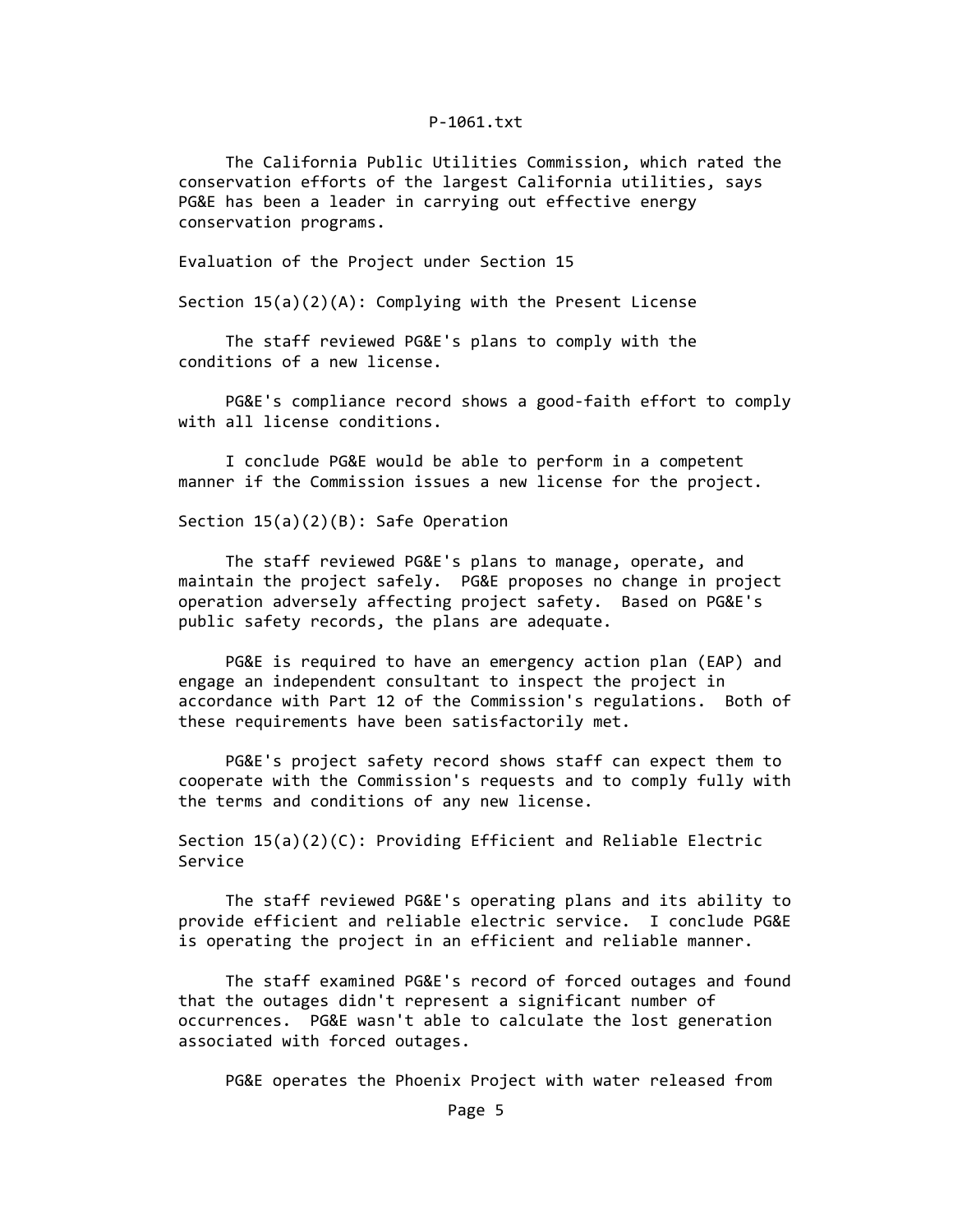the contract of the contract of the contract of the contract of the contract of the contract of the contract o

 Tuolumne Water System. As such, the operation must be coordinated with those demands as specified by the water supply authority. Any energy they generate at the Phoenix powerhouse, in excess of local needs, is available for interchange with interconnected utilities outside the area system.

Section 15(a)(2)(D): Need for the Power

 The staff considered the short‐ and long‐term need for the power the Phoenix Project would generate‐‐and the cost of alternative power if PG&E doesn't get a new license for the project.

Their conclusions:

- o PG&E needs the power from the existing Phoenix Project.
- o Replacing project power would cost PG&E about \$1.32 million annually.

 To consider the need for power in California, staff reviewed the California Energy Commission's (CEC) Electricity Reports (ER's) for 1988 and 1990.

 In the ER's, CEC projects the state's expected electrical needs for the next 20 years and evaluates: (1) air pollutant emissions; (2) fuel use; (3) diversity and system operating cost; and (4) cost-effectiveness to reduce adverse environmental or social effects.

 In the ER's, CEC includes existing hydropower projects as part of the state's "Basic resource system." CEC also says the California Public Utility Commission classifies hydro relicensing improvements as nondeferrable resources.

 CEC says existing hydro facilities should continue operating and be improved economically.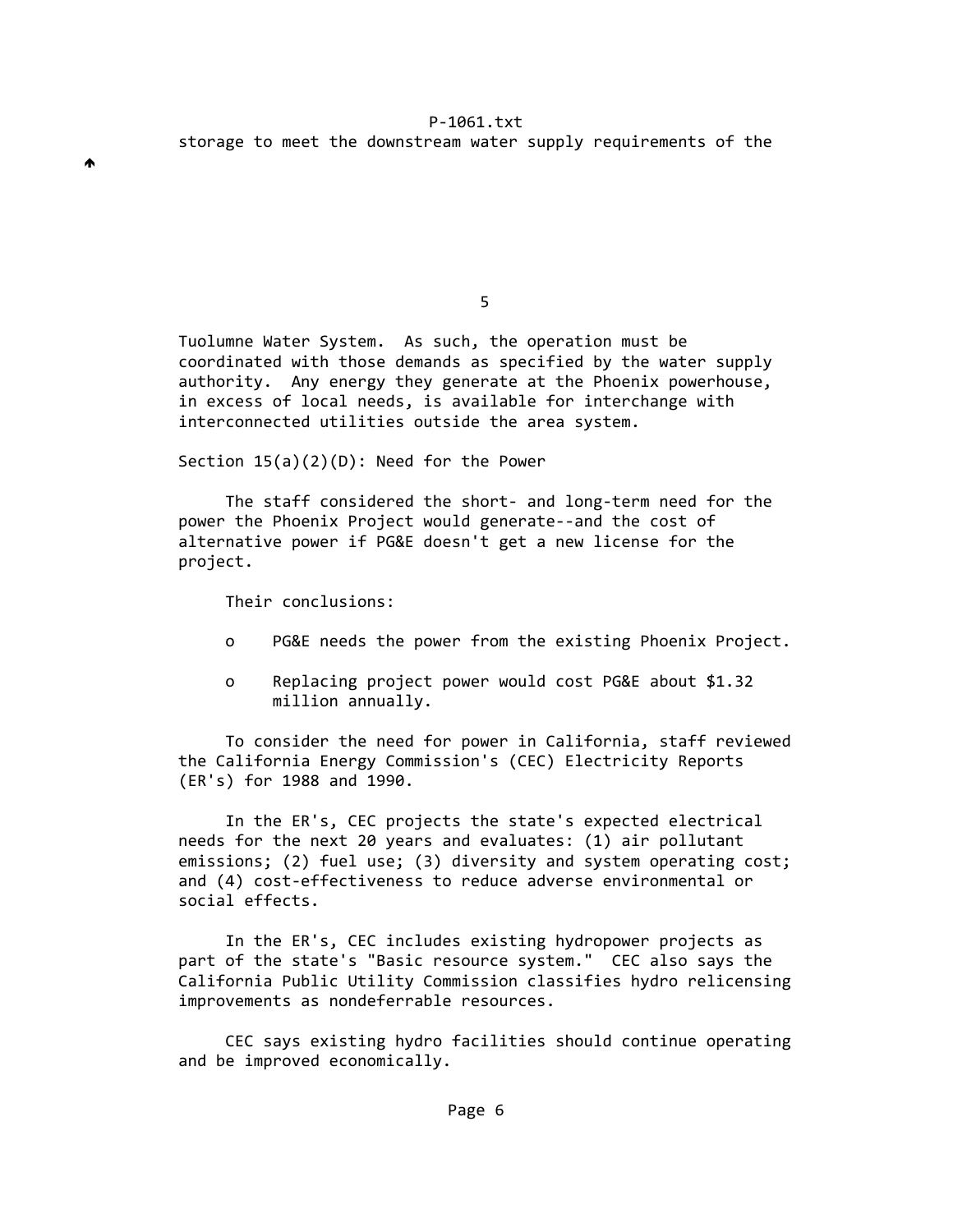CEC's forecasts:

♠

- ø With committed resources (those not yet operating, but expected to be successfully built), the Basic system's capacity would meet projected statewide capacity needs only until 1993.
- $\phi$  With uncommitted resources (future generation options), the Basic system would have enough capacity until 1996 and would meet statewide energy needs until after 1999 ‐‐but only if producers continue to use displaceable parts of existing oil‐fired and gas‐fired power plants to supply energy.

 $\sim$  6

 To estimate the cost of alternative power, the staff assumes PG&E would increase the operation of the present oil and gas- fueled, steam‐electric generating units and would expand the existing capacity of these units on a schedule designed by PG&E to maintain a specified reserve capacity in the future.

 The staff studied the financial impact on PG&E's ratepayers, considered as one group, which would result from the loss of the output of the project. If the Commission denies a new license or issues a nonpower license, the staff assumes PG&E would replace the project's dependable capacity with combustion turbines and replace the project's energy by generating more with their present oil- and gas-fueled, steam-electric units.

 As noted, historically the project produces about 13.0 gigawatthours of energy annually and has a dependable capacity of 1.7 megawatts. If PG&E must replace the capacity and energy the project now produces, the staff estimates the levelized annual impact on PG&E's ratepayers would be \$1.32 million.

Section  $15(a)(2)(E)$ : Transmission Line Improvements

 There is no transmission line for the project, as output goes directly into the distribution system. PG&E doesn't see any need to change the transmission network affected by project operation.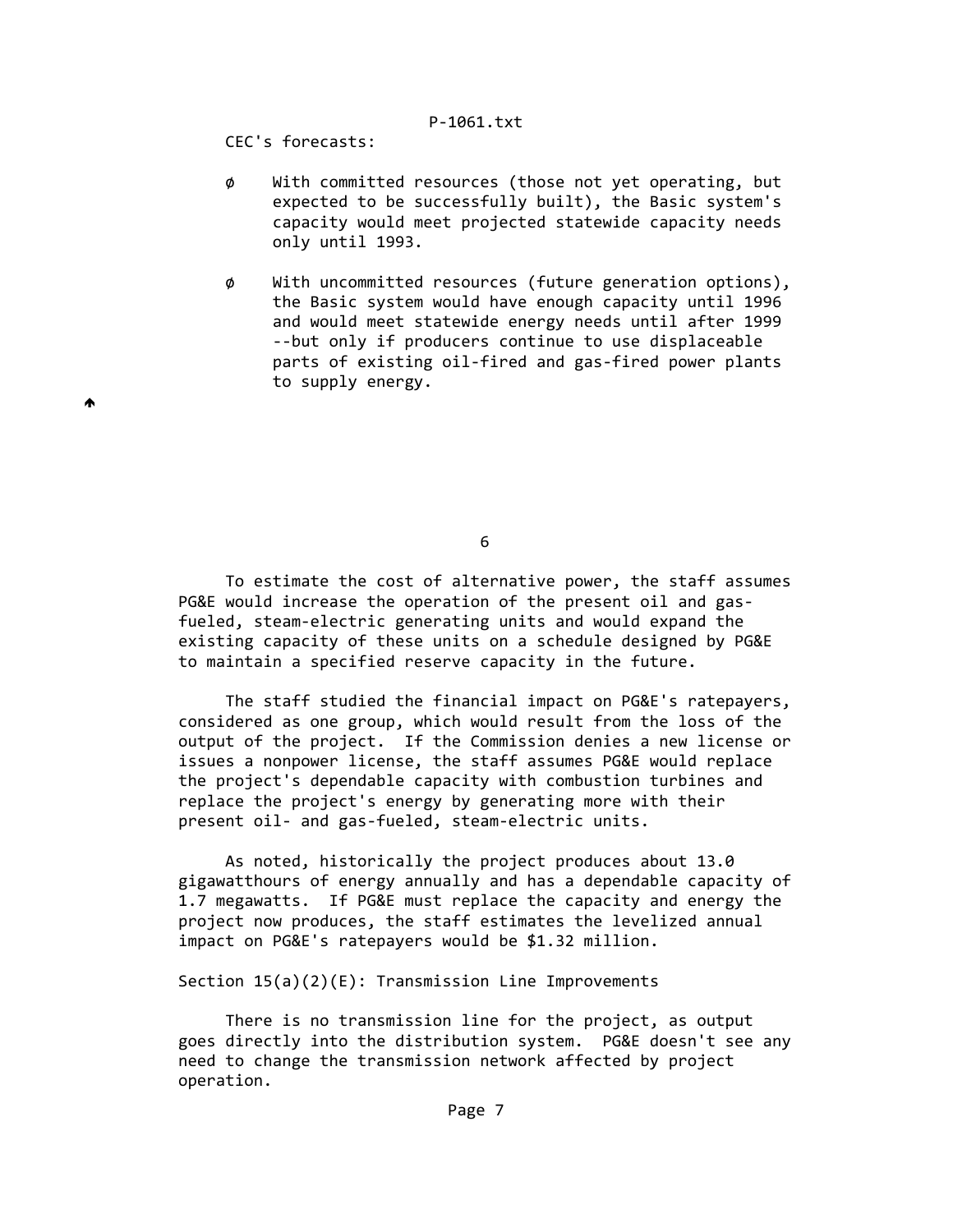Section 15(a)(2)(F): Project Modifications

PG&E doesn't propose any modifications at this time.

Recommendations of Federal and State Fish and Wildlife Agencies

Section  $10(j)(1)$  of the Act, requires the Commission to include license conditions based on recommendations of federal and state fish and wildlife agencies submitted pursuant to the Fish and Wildlife Coordination Act for the protection, mitigation, and enhancement of fish and wildlife.

 In the EA, the staff addresses the concerns of the fish and wildlife agencies and this license includes conditions consistent with their recommendations, with three exceptions. The staff did not recommend adopting CDFG's (between 5 and 10 cfs) and FWS's (between 10 and 25 cfs) recommendations for minimum flow releases. The staff concluded that although the recommended flows would substantially enhance fish habitat in the 18.5‐mile‐ long bypass reach, diversions of additional flows would conflict with municipal uses. The staff also did not adopt FWS's recommendation for fish habitat improvement structures because without higher flows, the improvements would be of limited value. FWS's recommendation for a wildlife crossing plan was considered unnecessary because of low levels of mortality. Therefore, the

▲

7

 staff concluded that CDFG's and FWS's recommendations were inconsistent with the public interest standard of section 4(e) and the comprehensive development standard of section 10(a) of the Act.

Under section  $10(j)(2)$  of the Act, whenever the Commission believes that any recommendations of federal and state fish and wildlife agencies may be inconsistent with the Act or other applicable law, the Commission shall attempt to resolve such inconsistencies.

 By letter dated January 16, 1992, the staff requested CDFG and FWS to consider other options that would be agreeable to both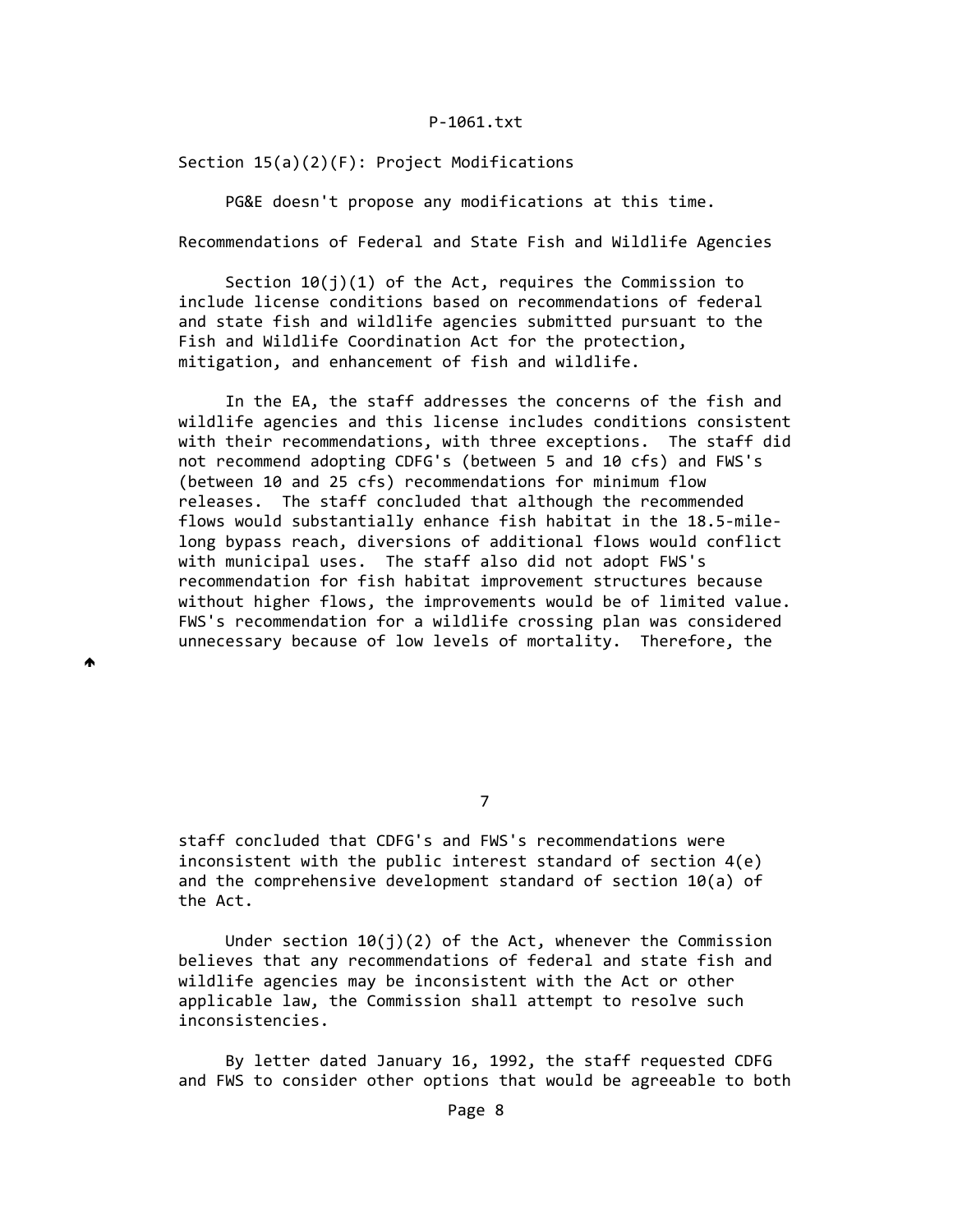agencies and would adequately protect resident trout habitat consistent with other project purposes. The staff requested that CDFG and FWS submit these options to the Commission within 45 days of the date of our letter.

 CDFG responded by letter dated March 4, 1992, stating that its flow recommendation should be an automatic requirement of the Phoenix Project when the upstream Spring Gap‐Stanislaus Project, FERC No. 2130, is relicensed. By letter dated March 3, 1992, FWS revised its recommendation, now recommending 5 cfs until 2005, in combination with fish habitat improvement structures, and the reopening of the Phoenix license in 2005. As discussed later in this section, I am requiring PG&E to prepare a fisheries enhancement plan. FWS is no longer recommending a deer crossing plan.

In accordance with section  $10(j)(2)$  of the Act, if the Commission, after attempting to resolve inconsistencies, does not adopt a recommendation of a fish and wildlife agency, the Commission is required to publish findings that: (1) an agency recommendation is inconsistent with the purposes and requirements of Part I of the Act or other applicable law [section  $10(j)(2)(A)$ ; and (2) conditions selected by the Commission comply with the requirements of section  $10(i)(1)$  of the Act (i.e., that the license conditions will adequately and equitably protect, mitigate damages to, and enhance fish and wildlife) [section  $10(j)(2)(B)$ ]. Our findings are as follows.

Section  $10(j)(2)(A)$ : Finding that agency recommendations are inconsistent with Part I of the Act

 The agency recommendations to reopen the Spring Gap‐ Stanislaus Project license as part of this license are beyond the authority of the Commission as part of the licensing proceeding for the Phoenix Project. During the relicensing proceedings for the Spring Gap‐Stanislaus Project, the Commission will review the recreational and fishery benefits and economic consequences of providing flow in the South Fork Stanislaus River downstream of Lyons reservoir.

₳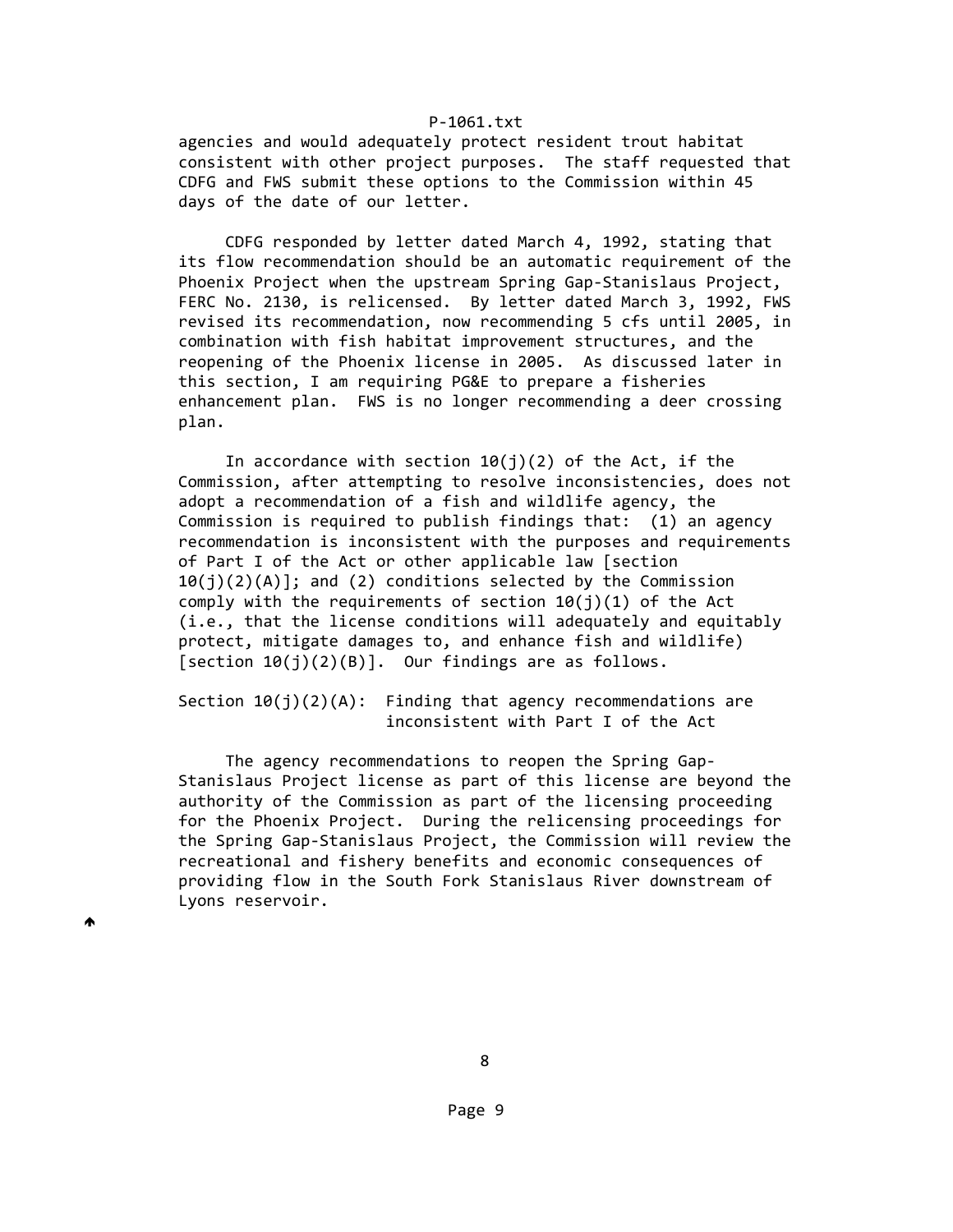As is discussed in the EA, the FWS recommendation to release 5 cfs until 2006 would conflict with existing municipal uses.

 In light of the above, I find that FWS's recommendations are inconsistent with the provisions of section 4(e) and 10(a) of the Act.2

Section  $10(j)(2)(B)$ : Finding that license conditions are consistent with section  $10(j)(1)$  of the Act

Pursuant to section  $10(j)(2)(B)$ , I find that the conditions included in this license comply with the requirements of section  $10(j)(1)$ .

 This license requires PG&E to release 2 cfs, the maximum flow that can be released for fishery benefits without adversely affecting municipal water supply. Because of the likelihood of the FS requiring additional flows from the upstream Spring Gap‐ Stanilaus Project when it's license needs renewal, I am including article 407 that would reserve to the Commission the right to require changes in project operation of the Phoenix Project.

 Although, due to the need to provide sufficient water for municipal use, it isn't possible to increase flows above 2 cfs at this time, the staff evaluated measures proposed by PG&E that might improve fishing opportunities and fish habitat in the project area. These measures include: (1) providing additional stocking of catchable rainbow trout four times a year in the Main Tuolumne Canal; (2) making some habitat improvements in Lyons Reservoir along the bank nearest the proposed hiking trail for bank fishing; and (3) evaluating some off‐site habitat improvements upstream along the South Fork Stanislaus River, such as in the Frazier Flat area near the existing FS campground.

 These measures could provide some fisheries benefits until such time as minimum flows may be increased in the bypass reach. Article 408 requires PG&E to develop, after consultation with CDFG, FWS, and FS, a fisheries enhancement plan for the project area.

 Thus, I conclude that, in the circumstances of this case, our recommendations adequately and equitably protect, mitigate damage to, and enhance fish and wildlife resources affected by the project.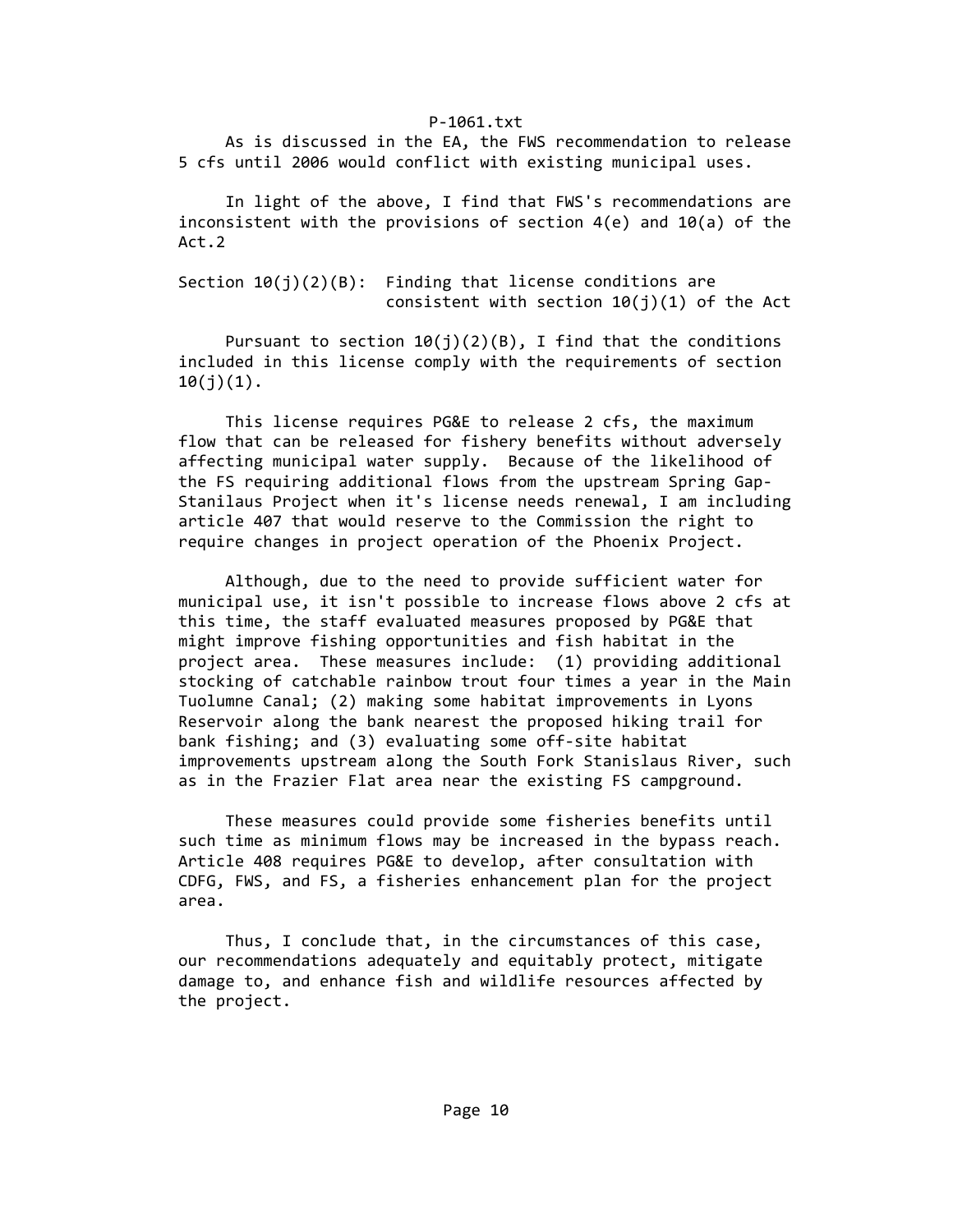2 See Comprehensive Development section on page 1 for provisions of sections  $4(e)$  and  $10(a)$  of the Act.

e de la construcción de la construcción de la construcción de la construcción de la construcción de la constru

### Summary of Findings

 $\blacktriangle$ 

 Background information, analysis of impacts, support for related license articles, and the basis for a finding of no significant impact on the environment are contained in the EA attached to this order. The EA concluded that the project would not conflict with any planned or authorized development and would be best adapted to comprehensive development of the waterway for beneficial public uses. Further, the EA concluded that issuance of this license is not a major federal action significantly affecting the quality of the human environment. I am issuing this license adopting the staff‐recommended alternative.

Term of the License

 Section 15 of the Act specifies that any license issued shall be for a term which the Commission determines to be in the public interest, but not less than 30 years, nor more than 50 years. This provision is consistent with the Commission's policy which establishes 30-year terms for those projects which propose no new construction or capacity, 40‐year terms for those projects that propose a moderate amount of new development, and 50‐year terms for those projects that propose substantial new development.

 PG&E does not propose new construction or capacity; therefore, the new license will be issued for 30 years.

The Director orders:

 (A) This license is issued to Pacific Gas and Electric Company (Licensee) for a period of 30 years, effective the first day of the month in which this order is issued, to operate and maintain the Phoenix Project. This license is subject to the terms and conditions of the Act, which is incorporated by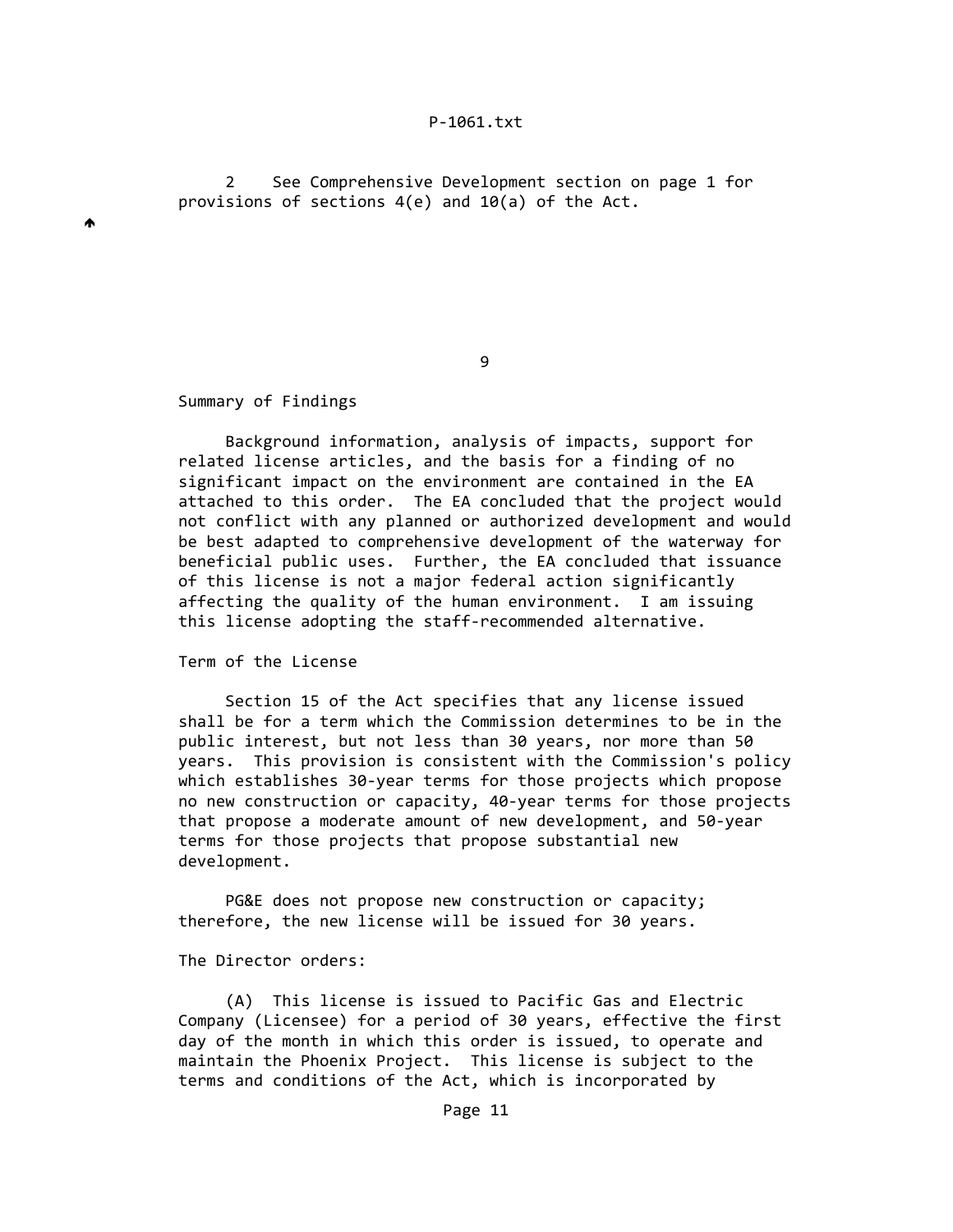reference as part of this license, and to the regulations the Commission issues under the provisions of the Act.

(B) The project consists of:

 (1) All lands, to the extent of the licensee's interests in those lands, enclosed by the project boundary shown by exhibit G:

| Exhibit G- | FERC Drawing No. 1061- | Showing                                       |
|------------|------------------------|-----------------------------------------------|
| 1.         | 14                     | General map                                   |
| 2          | 15                     | Lyons reservoir                               |
| 3          | 16                     | Lyons reservoir<br>and main Tuolumne<br>canal |

₳

10

| 4 | 17 | Main Tuolumne canal |
|---|----|---------------------|
| 5 | 18 | (continued)         |
| 6 | 19 | (continued)         |
| 7 | 20 | (continued)         |
| 8 | 21 | (continued)         |
| 9 | 22 | Phoenix powerhouse  |

 (2) Project works consisting of: (a) Lyons dam, a 132‐ foot‐high concrete arch dam; (b) Lyons reservoir with a surface area of 184 acres; (c) a 20-foot-high "cushion" dam located 80 feet downstream of Lyons dam; (d) the 15.4‐mile‐long Main Tuolumne canal; (e) a 1.1‐mile‐long penstock; (f) a powerhouse containing one generating unit with a rated capacity of 1.8 MW; and (g) other appurtenances.

 The project works generally described above are more specifically described in exhibit A of the application, section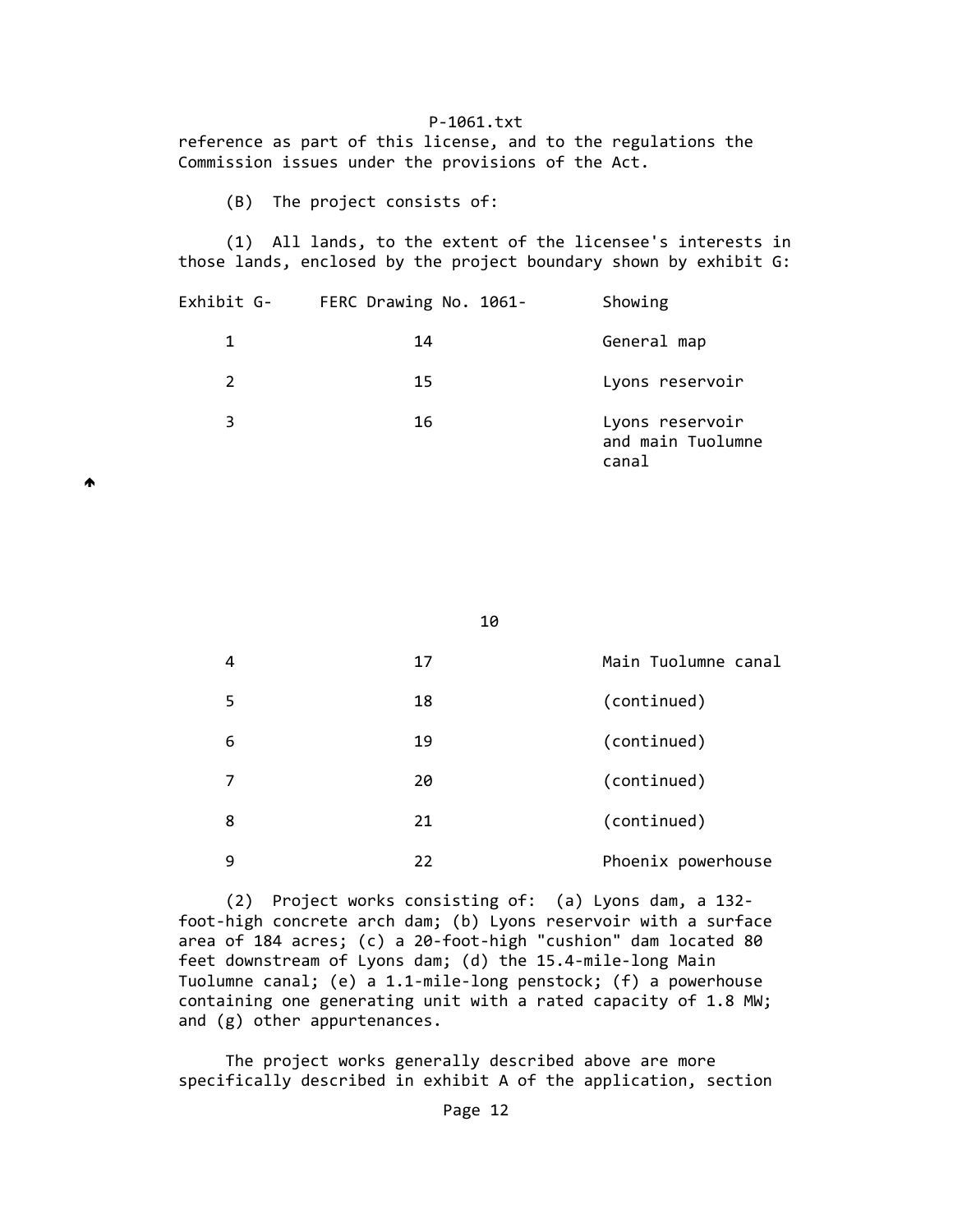P‐1061.txt 3, titled "Turbines‐generators", page A‐2 and section 5 titled "Additional Equipment", and shown by exhibit F:

| Exhibit F- | FERC Drawing No. 1601- | Showing                                              |
|------------|------------------------|------------------------------------------------------|
| 1          | 9                      | Lyons dam and<br>spillway                            |
| 2          | 10                     | Cushion dam, intake<br>and typical canal<br>sections |
| 3          | 11                     | Penstock profile<br>and spill pipe                   |
| 4          | 12                     | Header box details                                   |
| 5          | 13                     | Phoenix powerhouse                                   |

 (3) All of the structures, fixtures, equipment, or facilities used to operate or maintain the project and located within the project boundary, all portable property that may be employed in connection with the project and located within or outside the project boundary, and all riparian or other rights that are necessary or appropriate in the operation or maintenance of the project.

 (C) Those sections of exhibit A and exhibits F and G described above are approved and made part of the license.

₳

 $11$ 

 (D) This license is subject to the articles set forth in Form L‐1 (October 1975), entitled "TERMS AND CONDITIONS OF LICENSE FOR CONSTRUCTED MAJOR PROJECT AFFECTING LANDS OF THE UNITED STATES", except article 20, and the following additional articles. Articles 101 through 106 were submitted by the Forest Service under section 4(e) of the Act.

 Article 101. Within 6 months following the date of issuance of this license and before starting any activities the Forest Service determines to be of a land‐disturbing nature, the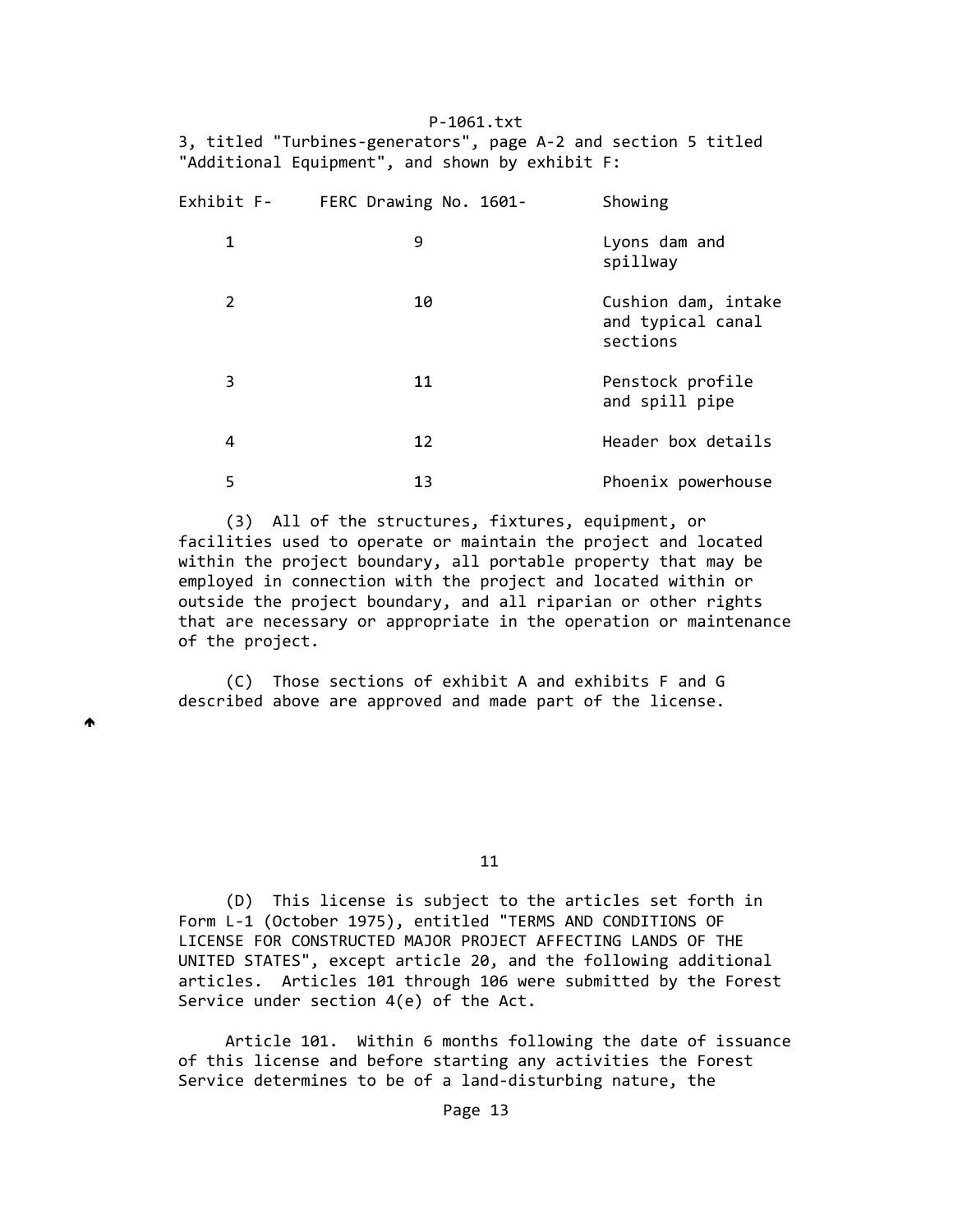Licensee shall obtain from the Forest Service a special use authorization for the occupancy and use of National Forest System lands, and that authorization shall be filed with the Director, Office of Hydropower Licensing.

 The Licensee may commence land disturbing activities authorized by the license and special use authorization 60 days following the filing date of such authorization, unless the Director, Office of Hydropower Licensing, prescribes a different commencement schedule.

 Notwithstanding the authorizations granted under the Federal Power Act, National Forest System lands within the project boundaries shall be managed by the Forest Service under the laws, rules and regulations applicable to the National Forest System. The terms and conditions of the Forest Service special use authorization are enforceable by the Forest Service under the laws, rules and regulations applicable to the National Forest System. The violation of such terms and conditions also shall be subject to such sanctions and enforcement procedures of the Commission at the request of the Forest Service. In the event there is a conflict between any provisions of the license and Forest Service special use authorization, the special use authorization shall prevail on matters which the Forest Service deems to affect National Forest System resources.

 Article 102. Each year during the 60 days preceding the anniversary of the license, the Licensee shall consult with the Forest Service with regard to measures needed to ensure protection and development of the natural resource values of the project area. Within 60 days following such consultation, the Licensee shall file with the Commission, evidence of the consultation with any recommendations made by the Forest Service. The Commission reserves the right, after notice and opportunity for hearing, to require changes in the project and its operation that may be necessary to accomplish natural resource protection.

 Article 103. Notwithstanding any license authorization to make changes to the project, the Licensee shall get written approval from the Forest Service prior to making any changes in the location of any constructed project features or facilities, or in the uses of project lands and waters, or any departure from

♠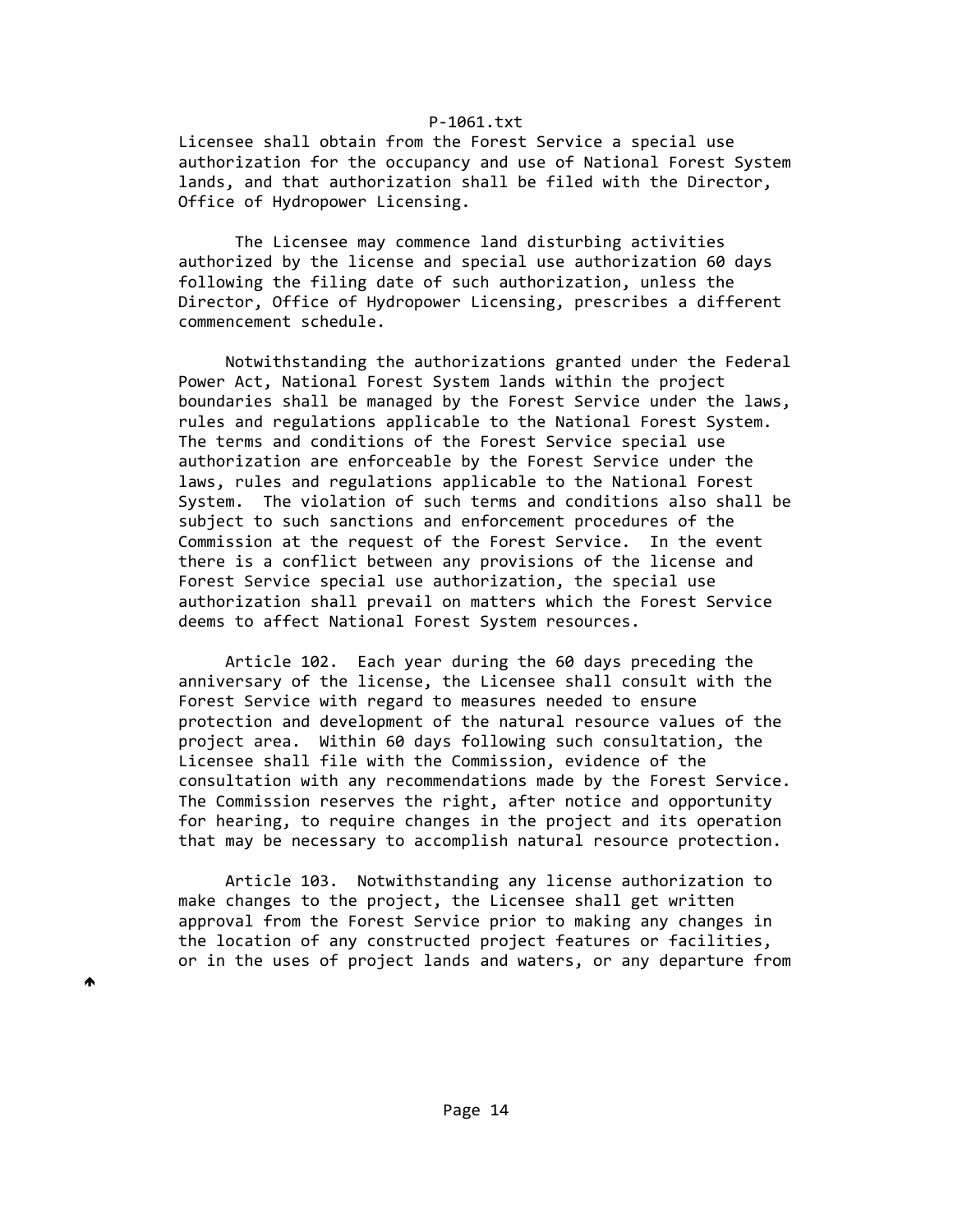the requirements of any approved exhibits filed with the Commission. Following receipt of such approval from the Forest Service, and at least 60 days prior to initiating any such changes of departure, the Licensee shall file a report with the Commission describing the changes, reasons for the changes, and showing the approval of the Forest Service for such changes. The Licensee shall file an exact copy of this report with the Forest Service at the same time it is filed with the Commission. This article does not relieve the Licensee from the amendment or other requirements of Article 102 or any article of this license.

 Article 104. Before any construction of the project occurs on National Forest System land, the Licensee shall obtain the prior written approval of the Forest Service for all final design plans for project components which the Forest Service deems as affecting or potentially affecting National Forest System resources. The Licensee shall follow the schedules and procedures for design review and approval specified in the Forest Service special use authorization. As part of such prior written approval, the Forest Service may require adjustments in final plans and facility location to preclude or mitigate impacts and to assure that the project is compatible with on‐the‐ground conditions. Should such necessary adjustments be deemed by the Forest Service, the Commission, or the Licensee to be a substantial change, the Licensee shall follow the procedure of Article 102 of the license. Any changes to the license made for any reason pursuant to Article 102 or Article 103 shall be made subject to any new terms and conditions of the Secretary of Agriculture made pursuant to section 4(e) of the Federal Power Act.

 Article 105. During the construction and operation of the facilities authorized by this license, the Licensee shall maintain each year, immediately below the point of diversion for the Philadelphia ditch licensed under the Spring Gap‐Stanislaus Project No. 2130, the following minimum streamflows:

| October                        | 8 cfs  |
|--------------------------------|--------|
| November through June          | 10 cfs |
| Julv                           | 8 cfs  |
| August through September 5 cfs |        |

 In dry water years (as determined by the California Department of Water Resources) a constant release of 5 cfs is required.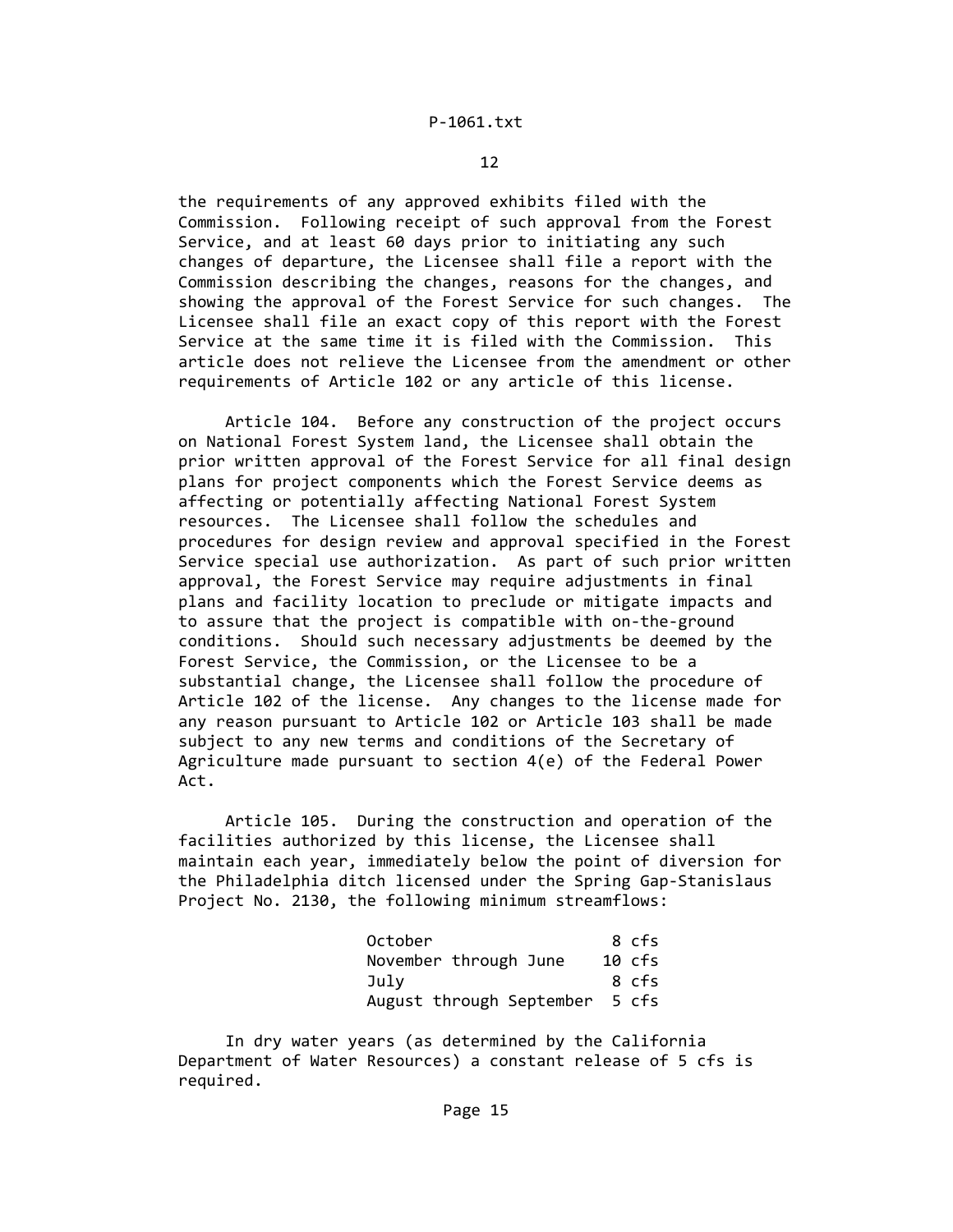These minimum streamflows will be released below Lyons reservoir in accordance with the minimum flows shown above, regardless of the existence of any agreements executed by PG&E providing the diversion of project waters to supply domestic consumption from project facilities. These minimum streamflows below Lyons reservoir will be made in concert with simultaneous

♠

13 and 13 and 13 and 13 and 13 and 13 and 13 and 13 and 13 and 13 and 13 and 13 and 13 and 13 and 13 and 13 an

 releases made from the Philadelphia ditch of identical flows to meet required fishery habitat requirements.

 Such releases from the Philadelphia ditch diversion shall not be made in a manner which diminishes the existing recreational integrity of water levels provided by Pinecrest lake, nor shall they be made in a manner which adversely affects the domestic consumptive demands required by Tuolumne County.

 The release of minimum streamflows in accordance with the provisions of this condition shall be voluntary on the Licensee unless otherwise required by the Commission until the date of termination of the Spring Gap‐Stanislaus Project 2130 license on 12/31/2005 3. At that time the provisions of this license condition shall become mandatory on the holder of the Phoenix license.

 Article 106. The Licensee shall construct, operate, and maintain a guaranteed priority stream flow device as part of the diversion/intake structure. Required stream maintenance flows shall be automatically released through this device, before any flow can be diverted into the conduit. The Licensee shall install a water measurement control section with a continuously‐ recording stream gage, downstream of the point of release of the bypass flow, that will accurately measure the bypass flow. The Licensee shall provide a stage discharge chart to the Forest Service prior to commencement of operation of the project. Forest Service approval must be obtained for the design of the bypass mechanism and the design and location of the measuring control section and streamgage prior to construction. The Licensee shall file a report of the streamflow at the gaging station by December 31, of each year for the preceding year. The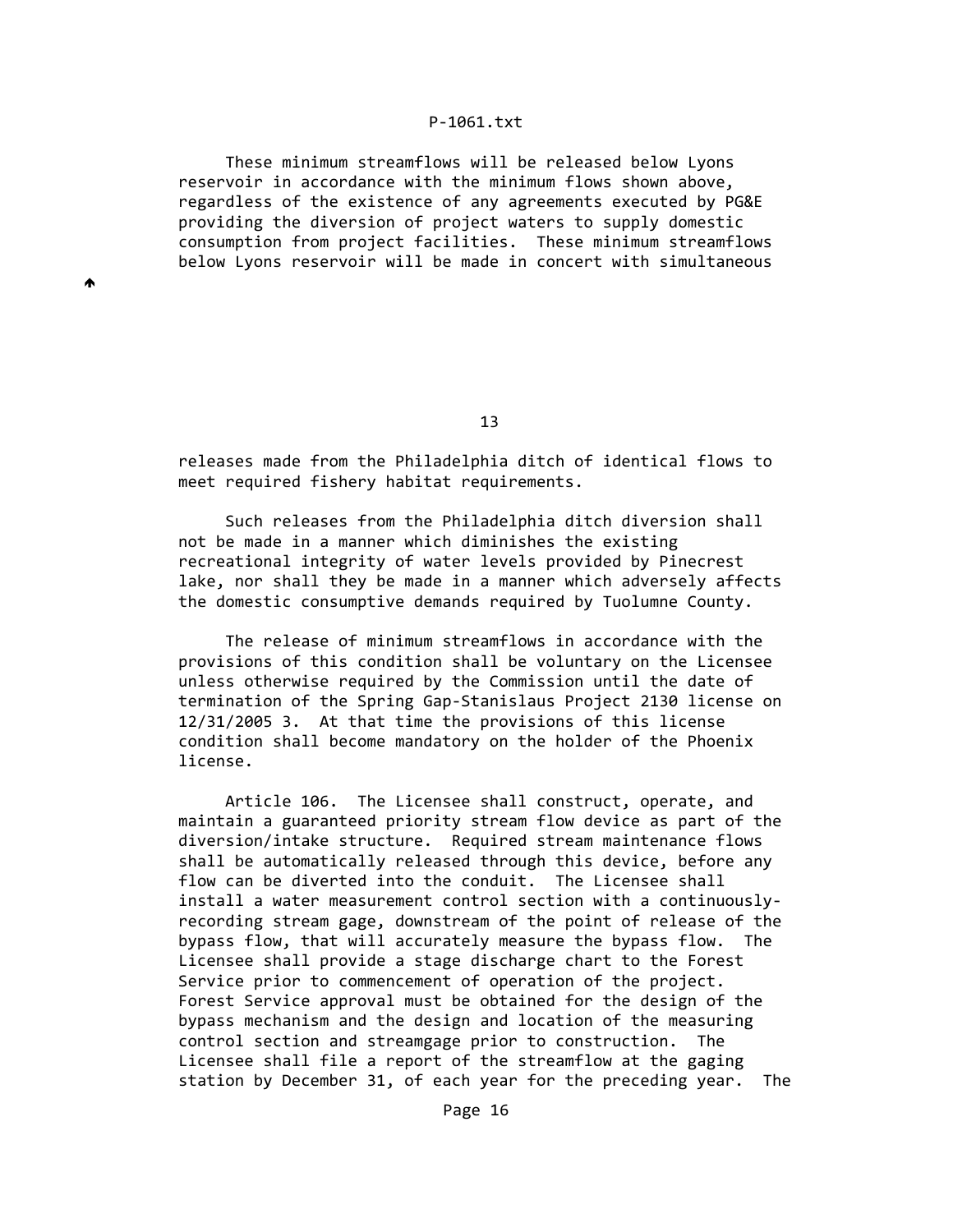report must be filed with the Stanislaus National Forest.

 Article 201. The Licensee shall pay the United States the following annual charges as determined by the Commission, effective the first day of the month in which this license is issued for the purposes of:

 a. Reimbursing the Unites States for the cost of administration of Part I of the Act. The authorized installed capacity for that purpose is 2,300 horsepower.

 b. Recompensing the United States for the use, occupancy and enjoyment of 27.59 acres of its lands, other than for transmission line right‐of‐way.

 3 We assume FS intended to make the requirement of this article mandatory upon issuance of a new license for Project 2130, not expiration of the current license.

Ѧ

14

 Article 202. If the Licensee's project was directly benefitted by the construction work of another Licensee, a permittee, or the United States on a storage reservoir or other headwater improvement during the term of the original license (including extensions of that term by annual licenses), and if those headwater benefits were not previously assessed and reimbursed to the owner of the headwater improvement, the Licensee shall reimburse the owner of the headwater improvement for those benefits, at such time as they are assessed. The benefits will be assessed in accordance with Subpart B of the regulations.

 Article 203. Pursuant to Section 10(d) of the Act, a specified reasonable rate of return upon the net investment in the project shall be used for determining surplus earnings of the project for the establishment and maintenance of amortization reserves. The Licensee shall set aside in a project amortization reserve account at the end of each fiscal year one half of the project surplus earnings, if any, in excess of the specified rate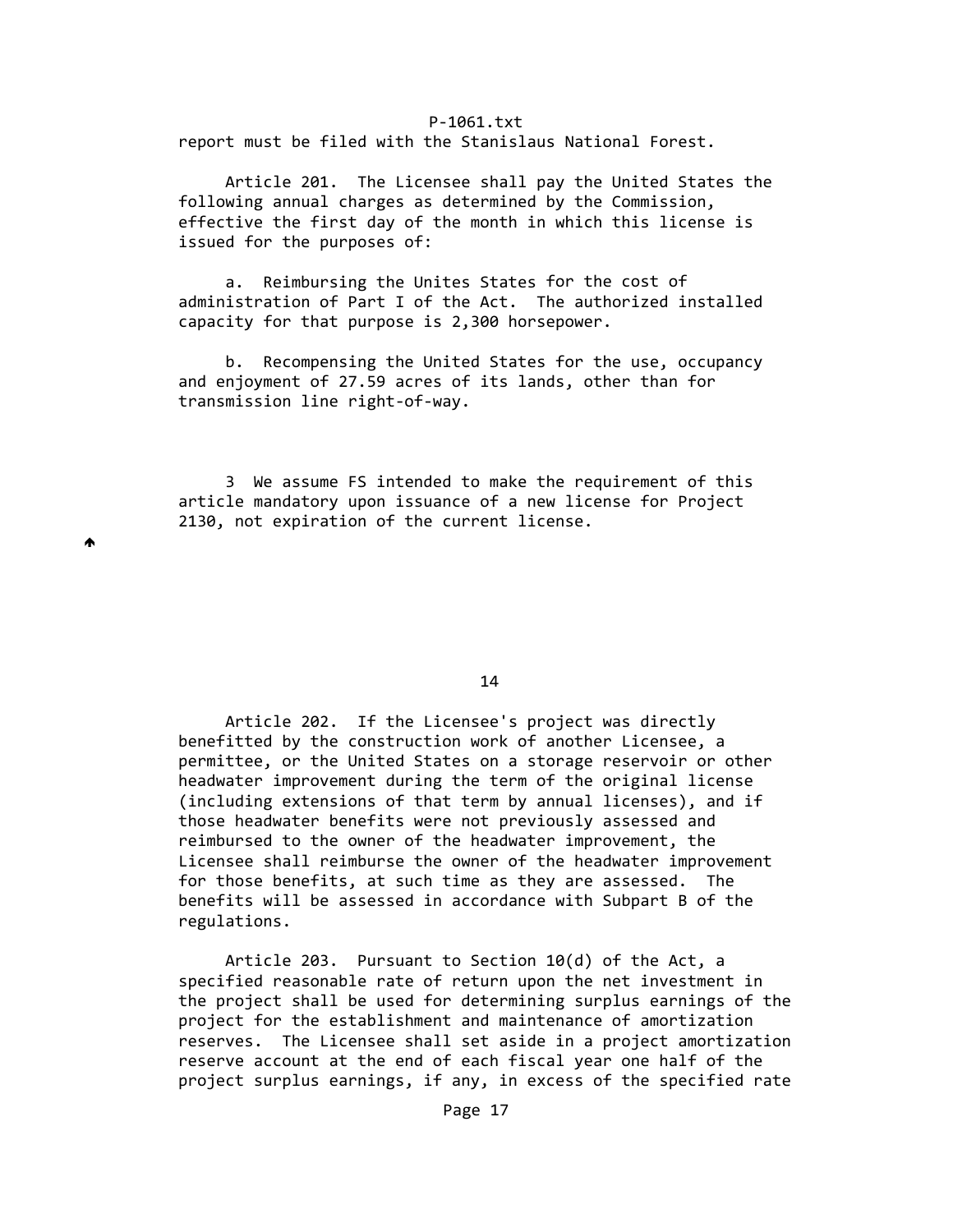of return per annum on the net investment. To the extent that there is a deficiency of project earnings below the specified rate of return per annum for any fiscal year, the Licensee shall deduct the amount of that deficiency from the amount of any surplus earnings subsequently accumulated, until absorbed. The Licensee shall set aside one-half of the remaining surplus earnings, if any, cumulatively computed, in the project amortization reserve account. The Licensee shall maintain the amounts established in the project amortization reserved account until further order of the Commission.

 The specified reasonable rate of return used in computing amortization reserves shall be calculated annually based on current capital ratios developed from an average of 13 monthly balances of amounts properly includible in the Licensee's long‐ term debt and proprietary capital accounts as listed in the Commission's Uniform System of Accounts. The cost rate for such ratios shall be the weighted average cost of long‐term debt and preferred stock for the year, and the cost of common equity shall be the interest rate on 10‐year government bonds (reported as the Treasury Department's 10 year constant maturity series) computed on the monthly average for the year in question plus four percentage points (400 basis points).

 Article 204. (a) In accordance with the provisions of this article, the Licensee shall have the authority to grant permission for certain types of use and occupancy of project lands and waters and to convey certain interests in project lands and waters for certain types of use and occupancy, without prior Commission approval. The Licensee may exercise the authority only if the proposed use and occupancy is consistent with the purposes of protecting and enhancing the scenic, recreational, and other environmental values of the project. For those

₳

15 and 15 and 15 and 15 and 15 and 15 and 15 and 15 and 15 and 15 and 15 and 15 and 15 and 15 and 15 and 15 an

 purposes, the Licensee shall also have continuing responsibility to supervise and control the use and occupancies for which it grants permission, and to monitor the use of, and ensure compliance with the covenants of the instrument of conveyance for, any interests that it has conveyed, under this article. If a permitted use and occupancy violates any condition of this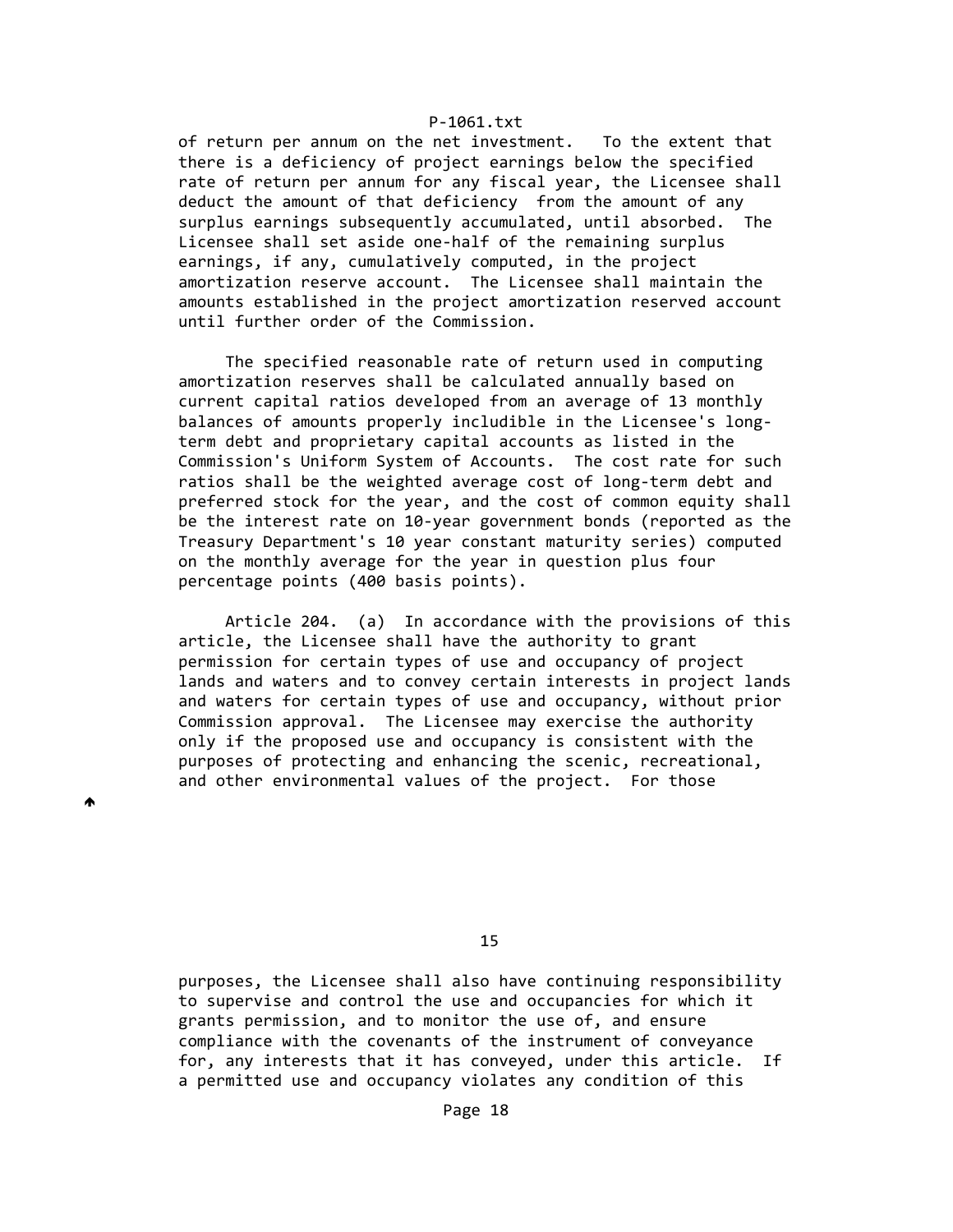article or any other condition imposed by the Licensee for protection and enhancement of the project's scenic, recreational, or other environmental values, or if a covenant of a conveyance made under the authority of this article is violated, the Licensee shall take any lawful action necessary to correct the violation. For a permitted use or occupancy, that action includes, if necessary, cancelling the permission to use and occupy the project lands and waters and requiring the removal of any non‐complying structures and facilities.

 (b) The type of use and occupancy of project lands and water for which the Licensee may grant permission without prior Commission approval are: (1) landscape plantings; (2) non‐ commercial piers, landings, boat docks, or similar structures and facilities that can accommodate no more than 10 watercraft at a time and where said facility is intended to serve single‐family type dwellings; (3) embankments, bulkheads, retaining walls, or similar structures for erosion control to protect the existing shoreline; and (4) food plots and other wildlife enhancement. To the extent feasible and desirable to protect and enhance the project's scenic, recreational, and other environmental values, the Licensee shall require multiple use and occupancy of facilities for access to project lands or waters. The Licensee shall also ensure, to the satisfaction of the Commission's authorized representative, that the use and occupancies for which it grants permission are maintained in good repair and comply with applicable state and local health and safety requirements. Before granting permission for construction of bulkheads or retaining walls, the Licensee shall: (1) inspect the site of the proposed construction, (2) consider whether the planting of vegetation or the use of riprap would be adequate to control erosion at the site, and (3) determine that the proposed construction is needed and would not change the basic contour of the reservoir shoreline. To implement this paragraph (b), the Licensee may, among other things, establish a program for issuing permits for the specified types of use and occupancy of project lands and waters, which may be subject to the payment of a reasonable fee to cover the Licensee's costs of administering the permit program. The Commission reserves the right to require the Licensee to file a description of its standards, guidelines, and procedures for implementing this paragraph (b) and to require modification of those standards, guidelines, or procedures.

 (c) The Licensee may convey easements or rights‐of‐way across, or leases of, project lands for: (1) replacement, expan‐ sion, realignment, or maintenance of bridges or roads where all

♠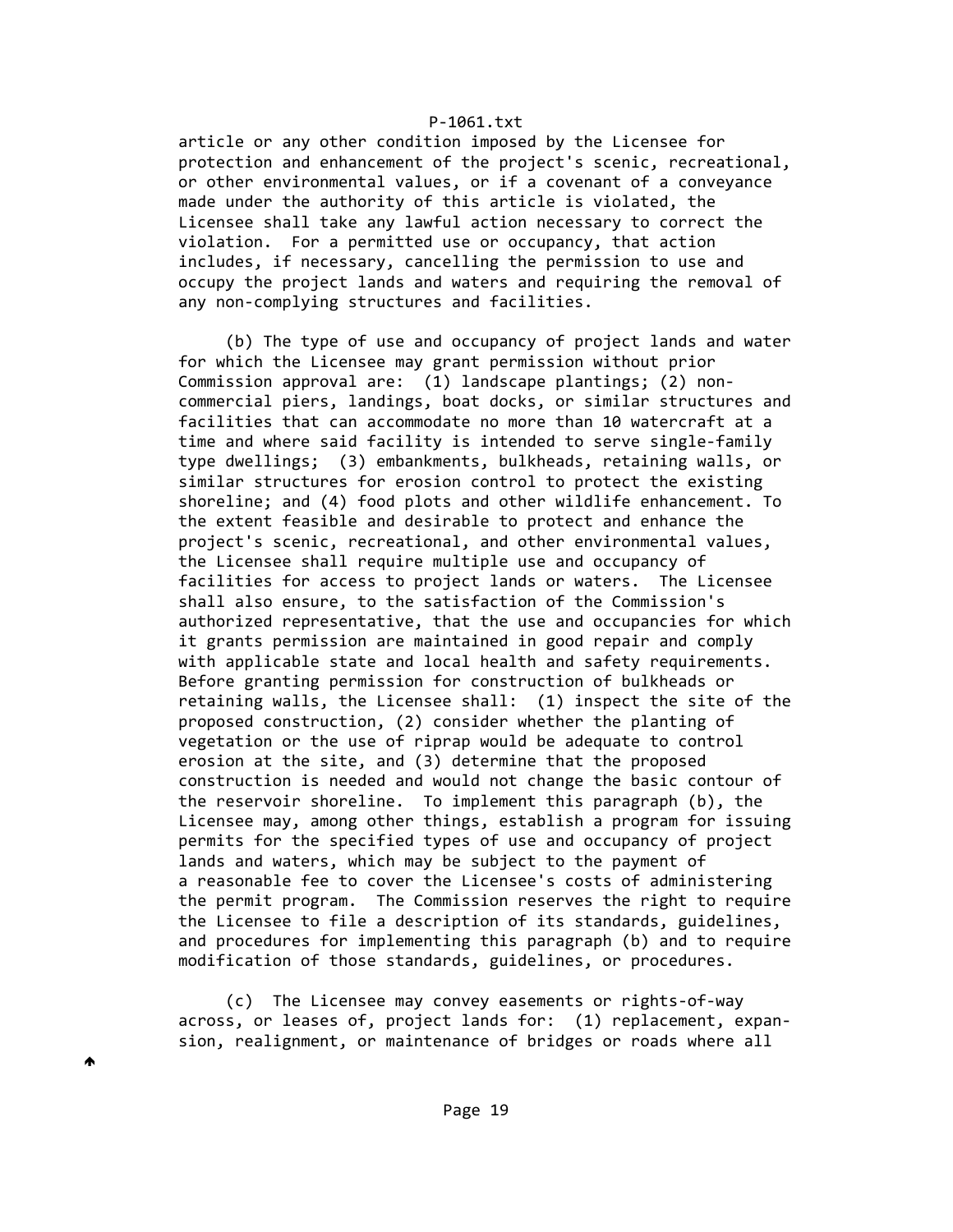16

 necessary state and federal approvals have been obtained; (2) storm drains and water mains; (3) sewers that do not discharge into project waters; (4) minor access roads; (5) telephone, gas, and electric utility distribution lines; (6) non-project overhead electric transmission lines that do not require erection of support structures within the project boundary; (7) submarine, overhead, or underground major telephone distribution cables or major electric distribution lines (69‐kV or less); and (8) water intake or pumping facilities that do not extract more than one million gallons per day from a project reservoir. No later than January 31 of each year, the Licensee shall file three copies of a report briefly describing for each conveyance made under this paragraph (c) during the prior calendar year, the type of interest conveyed, the location of the lands subject to the conveyance, and the nature of the use for which the interest was conveyed.

 (d) The Licensee may convey fee title to, easements or rights‐of‐way across, or leases of project lands for: (1) construction of new bridges or roads for which all necessary state and federal approvals have been obtained; (2) sewer or effluent lines that discharge into project waters, for which all necessary federal and state water quality certification or permits have been obtained; (3) other pipelines that cross project lands or waters but do not discharge into project waters; (4) non‐project overhead electric transmission lines that require erection of support structures within the project boundary, for which all necessary federal and state approvals have been obtained; (5) private or public marinas that can accommodate no more than 10 watercraft at a time and are located at least one‐ half mile (measured over project waters) from any other private or public marina; (6) recreational development consistent with an approved Exhibit R or approved report on recreational resources of an Exhibit E; and (7) other uses, if: (i) the amount of land conveyed for a particular use is five acres or less; (ii) all of the land conveyed is located at least 75 feet, measured horizontally, from project waters at normal surface elevation; and (iii) no more than 50 total acres of project lands for each project development are conveyed under this clause  $(d)(7)$  in any calendar year. At least 60 days before conveying any interest in project lands under this paragraph (d), the Licensee must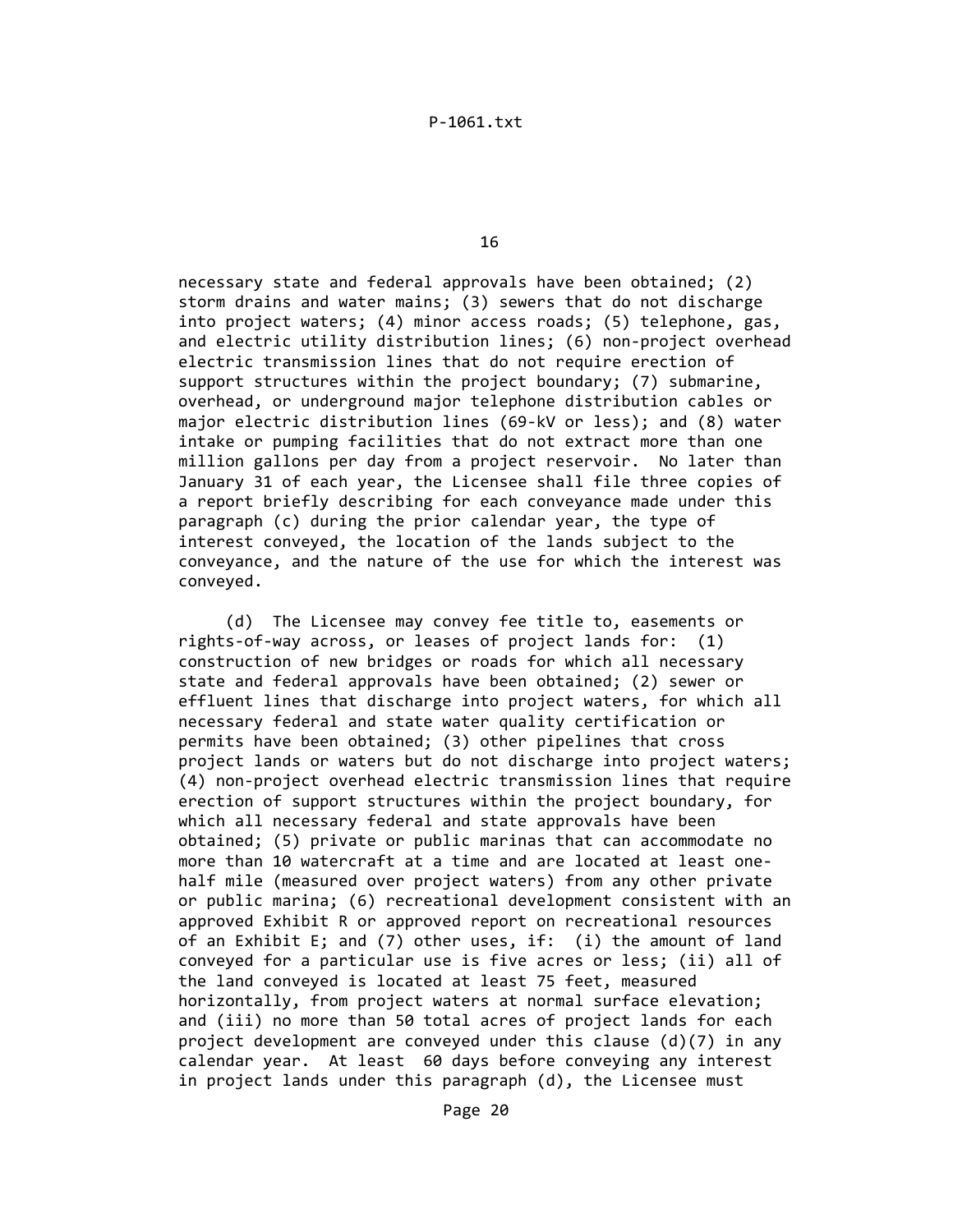submit a letter to the Director, Office of Hydropower Licensing, stating its intent to convey the interest and briefly describing the type of interest and location of the lands to be conveyed (a marked exhibit G or K map may be used), the nature of the proposed use, the identity of any federal or state agency official consulted, and any federal or state approvals required for the proposed use. Unless the Director, within 45 days from the filing date, requires the Licensee to file an application for prior approval, the Licensee may convey the intended interest at the end of that period.

₳

17

 (e) The following additional conditions apply to any intended conveyance under paragraph (c) or (d) of this article:

 (1) Before conveying the interest, the Licensee shall consult with federal and state fish and wildlife or recreation agencies, as appropriate, and the State Historic Preservation Officer.

 (2) Before conveying the interest, the Licensee shall determine that the proposed use of the lands to be conveyed is not inconsistent with any approved exhibit R or approved report on recreational resources of an exhibit E; or, if the project does not have an approved exhibit R or approved report on recreational resources, that the lands to be conveyed do not have recreational value.

 (3) The instrument of conveyance must include the following covenants running with the land : (i) the use of the lands conveyed shall not endanger health, create a nuisance, or otherwise be incompatible with overall project recreational use; (ii) the grantee shall take all reasonable precautions to insure that the construction, operation, and maintenance of structures or facilities on the conveyed lands will occur in a manner that will protect the scenic, recreational, and environmental values of the project; and (iii) the grantee shall not unduly restrict public access to project waters.

 (4) The Commission reserves the right to require the Licensee to take reasonable remedial action to correct any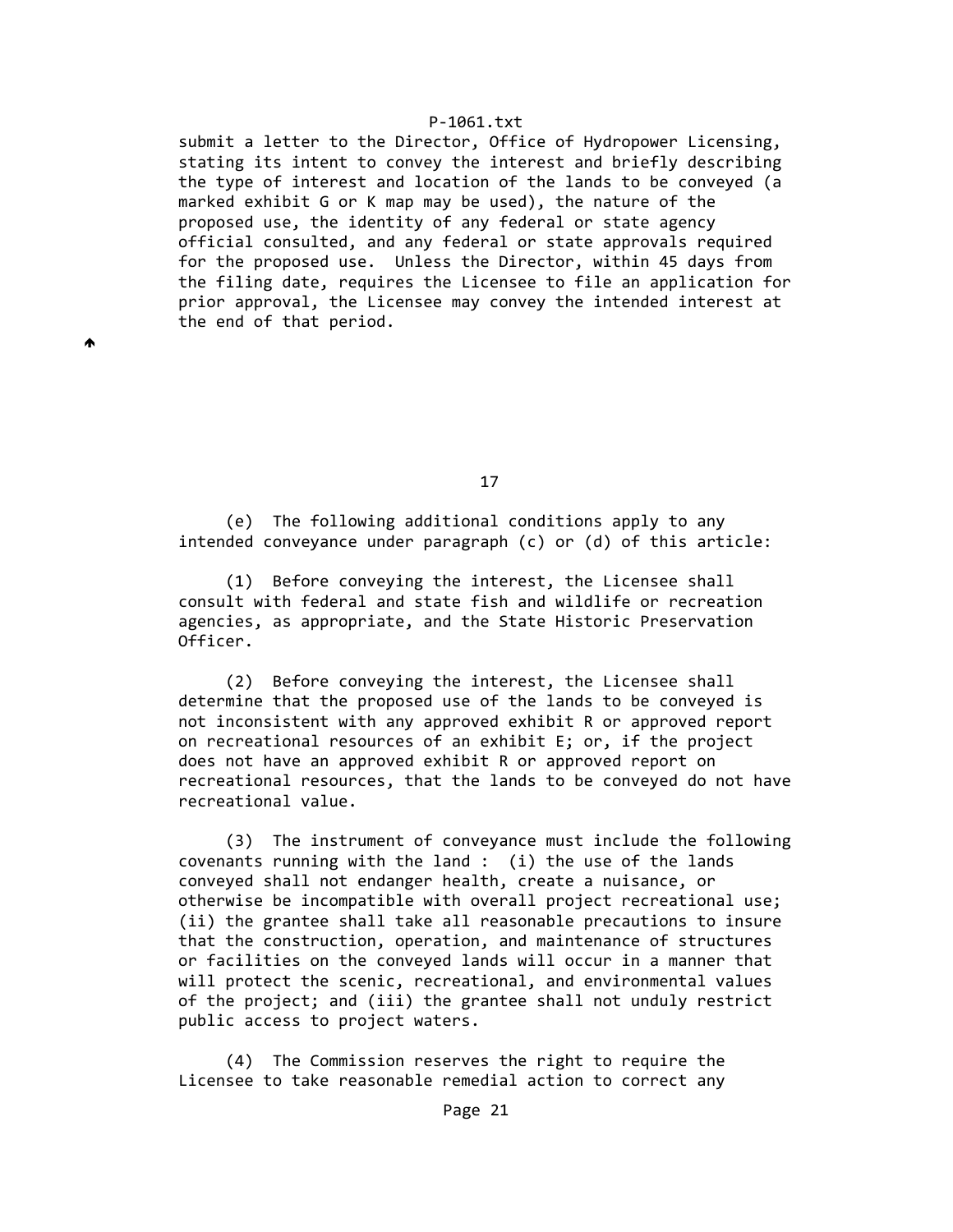violation of the terms and conditions of this article, for the protection and enhancement of the project's scenic, recreational, and other environmental values.

 (f) The conveyance of an interest in project lands under this article does not in itself change the project boundaries. The project boundaries may be changed to exclude land conveyed under this article only upon approval of revised exhibit G or K drawings (project boundary maps) reflecting exclusion of that land. Lands conveyed under this article will be excluded from the project only upon a determination that the lands are not necessary for project purposes, such as operation and maintenance, flowage, recreation, public access, protection of environmental resources, and shoreline control, including shoreline aesthetic values. Absent extraordinary circumstances, proposals to exclude lands conveyed under this article from the project shall be consolidated for consideration when revised exhibit G or K drawings would be filed for approval for other purposes.

 (g) The authority granted to the Licensee under this article shall not apply to any part of the public lands and

₳

18

 reservations of the United States included within the project boundary.

 Article 401. Within 6 months from issuance of this license, the Licensee shall file with the Commission, for approval, a plan for the design and construction of a system that will automatically detect a conduit or penstock failure and immediately shut off flow in the conduit or penstock at the headworks in the event of such a failure.

 The plan, at a minimum, shall include: (1) design drawings; (2) a schedule for installation and testing of the system; (3) a schedule for annual testing of the system for the life of the project; and (4) a description of contingency measures to manually close off the conduit or penstock when the system is not operational.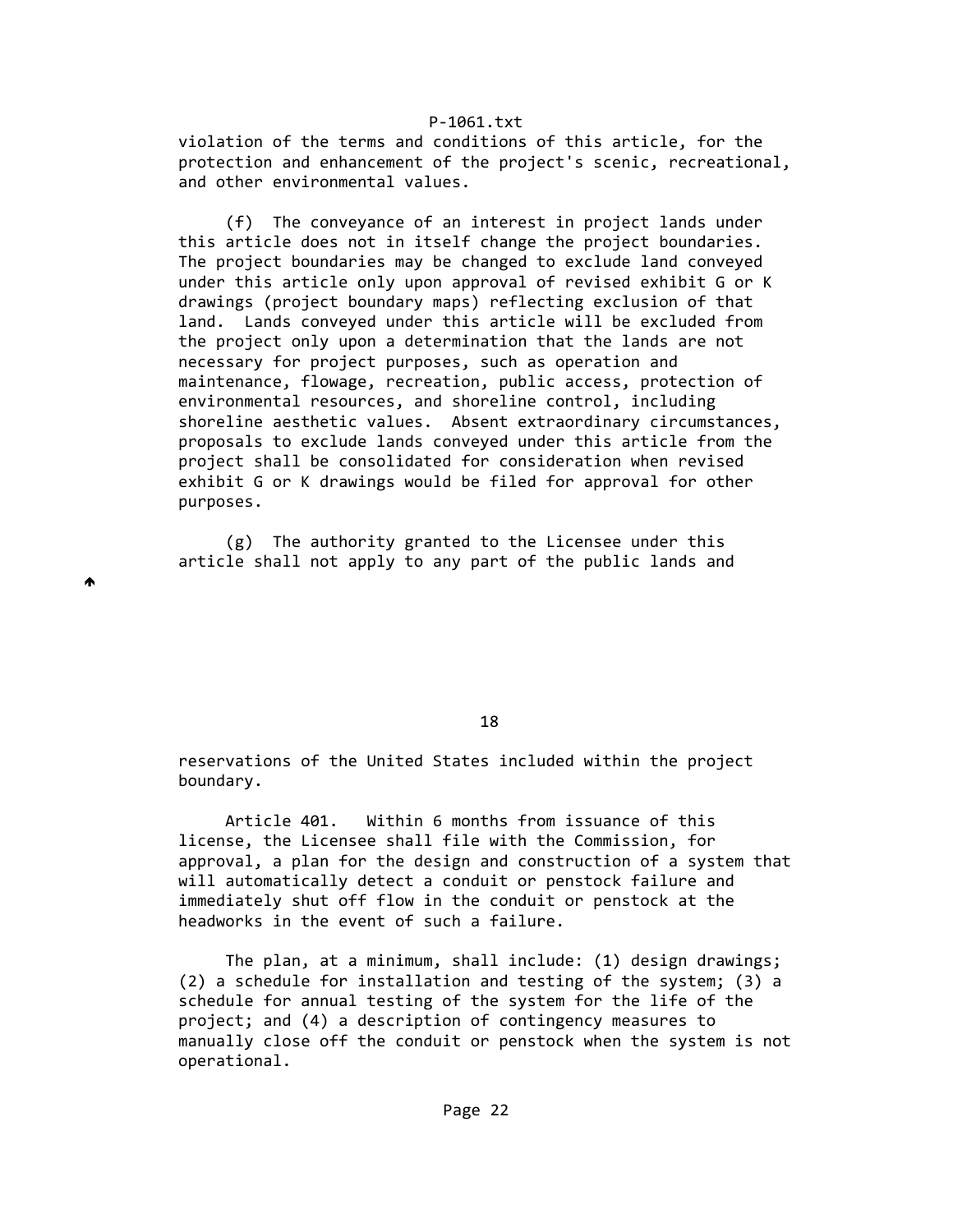The Commission reserves the right to require changes to the plan. Upon Commission approval, the Licensee shall implement the plan, including any changes required by the Commission.

 Article 402. Within 6 months from issuance of this license, the Licensee shall file with the Commission, for approval, a plan to remove and dispose of accumulated sediment from the project reservoir.

 Sediment removal may be accomplished by use of flushing flows in the bypass reach during periods of high winter discharge if this can be done without adversely affecting downstream aquatic habitat. The plan should include monitoring to determine the impacts of flushing flows. If monitoring shows that flushing flows degrade downstream aquatic habitat or adversely affect the fishery, the Licensee should modify the plan to use: (1) flushing at higher flows that will not adversely affect aquatic resources; or (2) physical removal of fine sediments (less than .05 inch in diameter) from the diversion area to an upland site.

 The Licensee shall prepare the plan after consultation with the U.S. Fish and Wildlife Service, the Forest Service, and the California Department of Fish and Game. The Licensee shall include with the plan documentation of consultation, copies of comments and recommendations on the completed plan after it has been prepared and provided to the agencies, and specific descriptions of how the agencies' comments are accommodated by the plan. The Licensee shall allow a minimum of 30 days for the agencies to comment and to make recommendations prior to filing the plan with the Commission. If the Licensee does not adopt a recommendation, the filing shall include the Licensee's reasons, based on project‐specific information.

₳

19

 The Commission reserves the right to require changes to the plan. Upon Commission approval, the Licensee shall implement the plan, including any changes required by the Commission.

 Any future removal of accumulated sediment from the reservoir that may become necessary during the license term shall be carried out in accordance with the plan.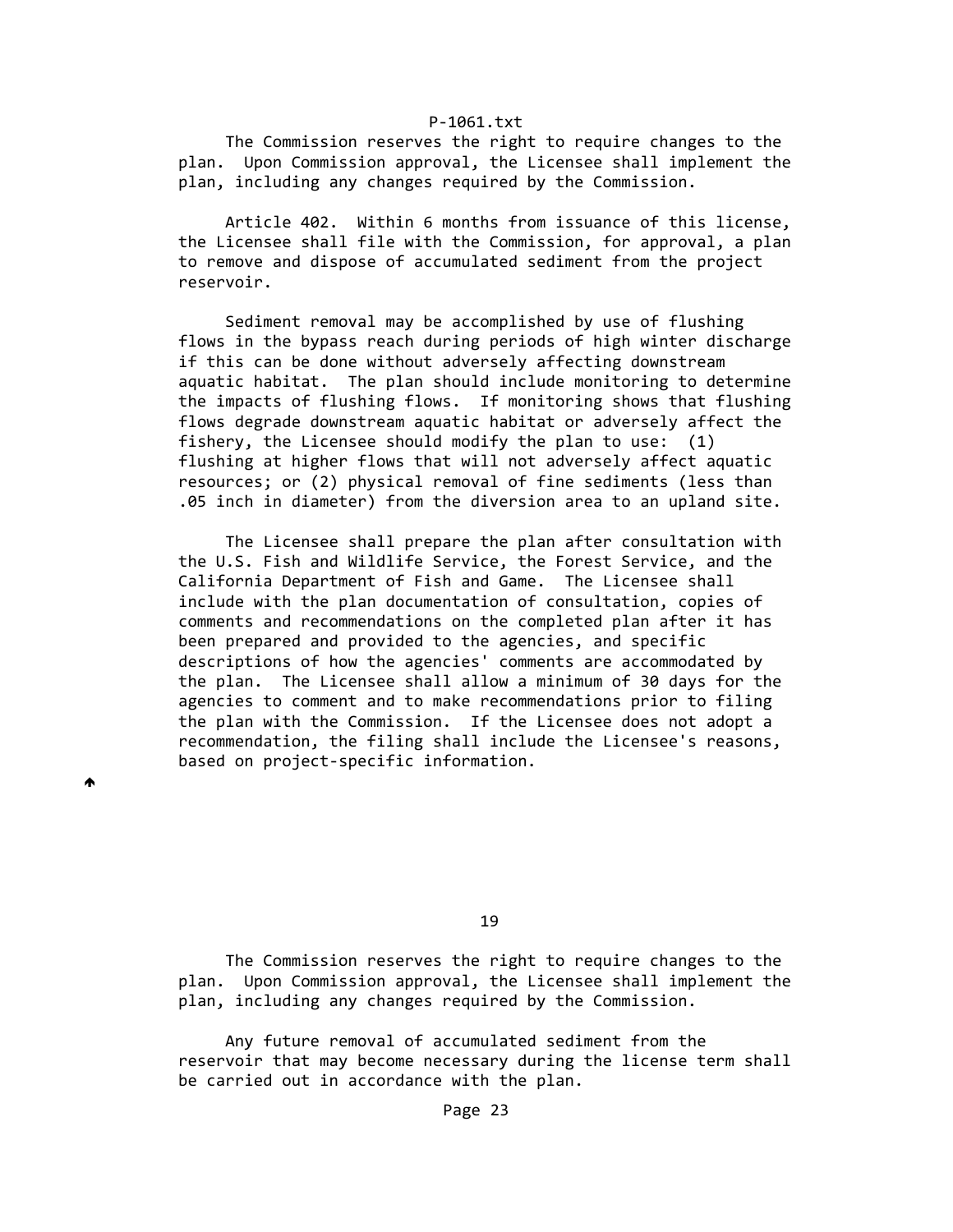Article 403. At least 90 days before the start of any land‐disturbing or land‐clearing activities, the Licensee shall file with the Commission, for approval, a plan to control erosion, to control slope instability, and to minimize the quantity of sediment resulting from project construction (parking lot) and operation.

 The plan shall be based on actual‐site geological, soil, and groundwater conditions and on project design, and shall include, at a minimum, the following four items:

(1) a description of the actual site conditions;

 (2) measures proposed to control erosion, to prevent slope instability, and to minimize the quantity of sediment resulting from project construction and operation;

 (3) detailed descriptions, functional design drawings, and specific topographic locations of all control measures; and

 (4) a specific implementation schedule and details for monitoring and maintenance programs for project construction and operation.

 The plan shall provide for the reestablishment of the local flora on all areas denuded by new construction activities, except for roadways and other areas occupied by new project facilities. The plan should include measures to prevent erosion of exposed soil as soon as possible following cessation of active construction. The plan should provide for maintaining permanent erosion control measures and taking remedial measures if areas of erosion develop during project operation.

 The Licensee shall prepare the plan after consultation with the U.S. Fish and Wildlife Service, the Forest Service, and the California Department of Fish and Game.

 The Licensee shall include with the plan documentation of consultation, copies of comments and recommendations on the completed plan after it has been prepared and provided to the agencies, and specific descriptions of how the agencies' comments are accommodated by the plan. The Licensee shall allow a minimum of 30 days for the agencies to comment and to make recommendations prior to filing the plan with the Commission. If

♠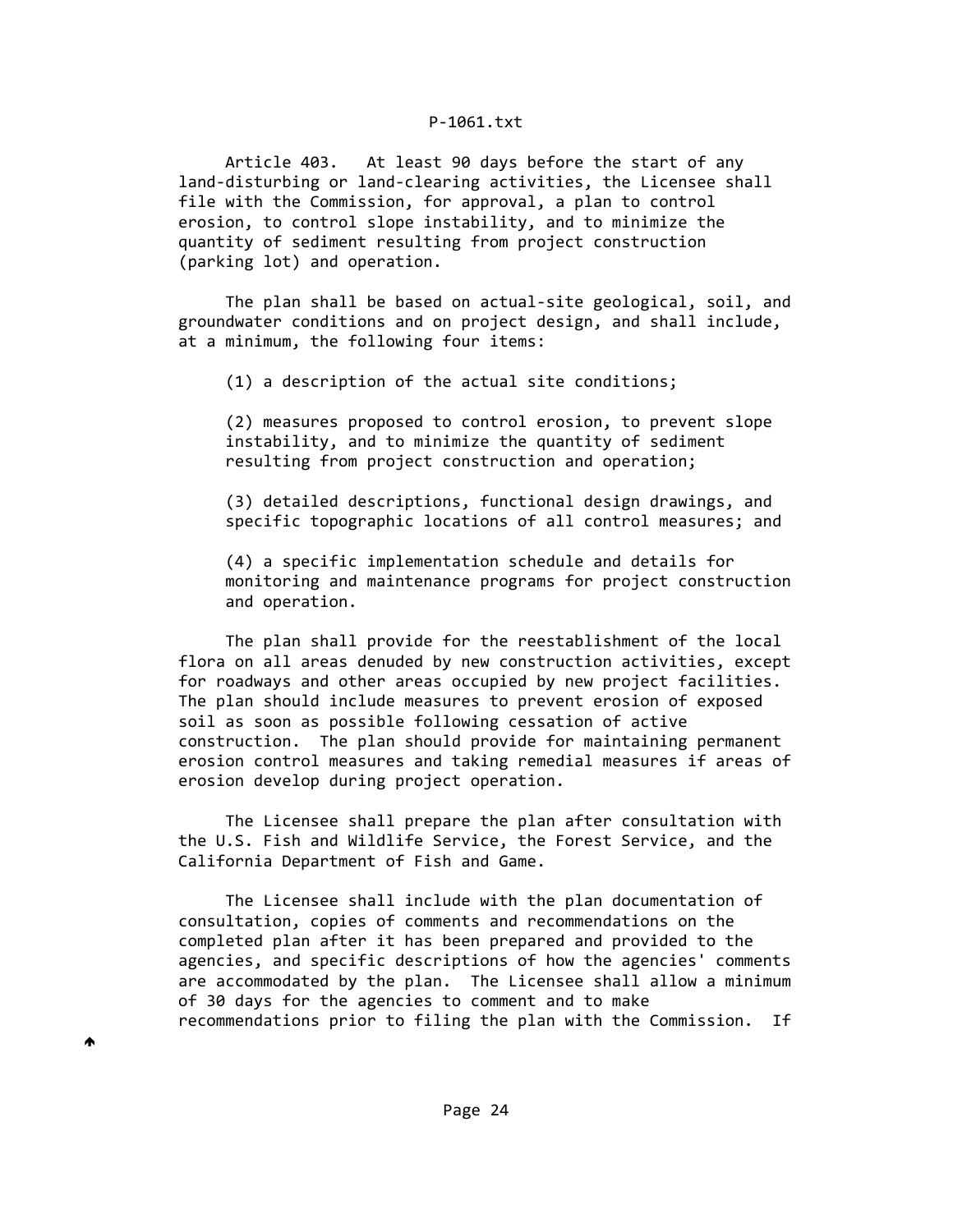$20$ 

 the Licensee does not adopt a recommendation, the filing shall include the Licensee's reasons, based on geological, soil, and groundwater conditions at the site.

 The Commission reserves the right to require changes to the plan. No land‐disturbing or land‐clearing activities shall begin until the Licensee is notified by the Commission that the plan is approved. Upon Commission approval, the Licensee shall implement the plan, including any changes required by the Commission.

 Article 404. The Licensee shall release from the Phoenix Project, into the South Fork Stanislaus River, a minimum flow of 2 cubic feet per second (cfs), as measured immediately downstream of the diversion, or inflow to the project reservoir, whichever is less, for the protection and enhancement of fish and wildlife resources in the bypassed reach of the South Fork Stanislaus River.

 This flow may be temporarily modified if required by operating emergencies beyond the control of the Licensee, and for short periods upon agreement between the Licensee and the California Department of Fish and Game. If the flow is so modified, the Licensee shall notify the Commission as soon as possible, but no later than 10 days after each such incident.

 Article 405. The Licensee shall limit the maximum rates of change in river flow (ramping rates) in the bypass reach of the South Fork Stanislaus River so not to exceed 30 percent of existing flow per hour, as measured at the streamflow gage required by article 406.

 Article 406. Within 6 months from the date of issuance of this license, the Licensee shall file with the Commission, for approval, a plan to install, operate, and maintain a streamflow gage in the South Fork Stanislaus River to monitor the minimum flows and ramping rates required by articles 404 and 405.

 The Licensee shall prepare the plan after consultation with the U.S. Geological Survey, the U.S. Fish and Wildlife Service, and the California Department of Fish and Game. The plan shall include provisions for providing data to the agencies within 30 days of a request for the data.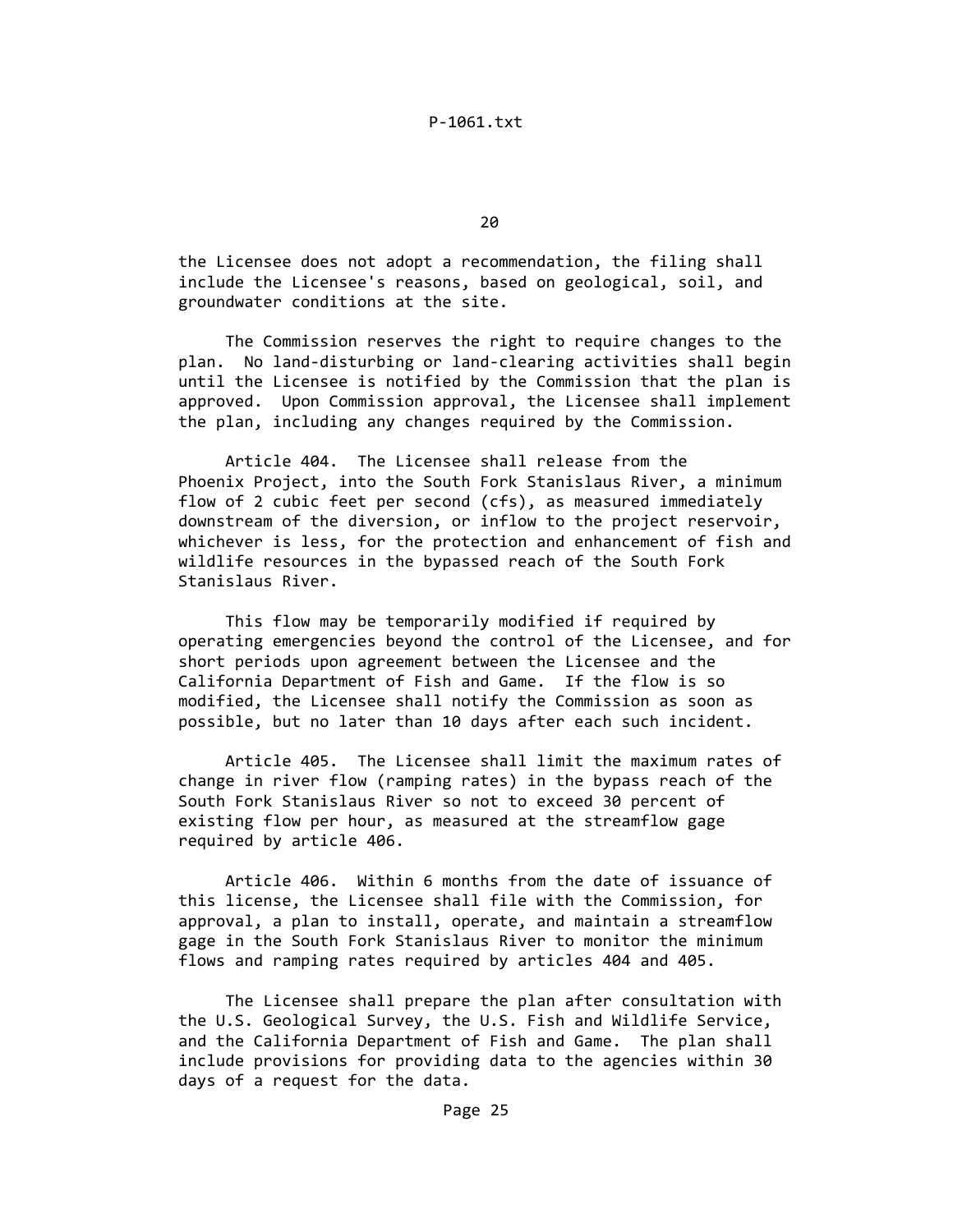The Licensee shall include with the plan documentation of consultation, copies of comments and recommendations on the completed plan after it has been prepared and provided to the agencies, and specific descriptions of how the agencies' comments are accommodated by the plan. The Licensee shall allow a minimum of 30 days for the agencies to comment and to make recommendations before filing the plan with the Commission.

21

 If the Licensee does not adopt a recommendation, the filing shall include the Licensee's reasons, based on project‐specific information.

 The Commission reserves the right to require changes to the plan. Upon Commission approval, the Licensee shall implement the plan, including any changes required by the Commission.

 Article 407. The Commission reserves the right to require changes in project operation to ensure the best comprehensive development of the South Fork Stanislaus River basin.

 Article 408. Within 6 months from the date of issuance of this license, the Licensee shall file with the Commission, for approval, a plan to enhance fishery habitat and fishing opportunities in the project area.

The plan, at a minimum, shall include:

♠

 (1) detailed descriptions of the fisheries enhancement measures, including consideration of the following measures: (a) providing additional stocking of catchable rainbow trout four times a year in the Main Tuolumne Canal; (b) making some habitat improvements in Lyons Reservoir along the bank nearest the proposed hiking trail for bank fishing; and (c) evaluating some off‐site habitat improvements upstream along the South Fork Stanislaus River, such as in the Frazier Flat area near the existing Forest Service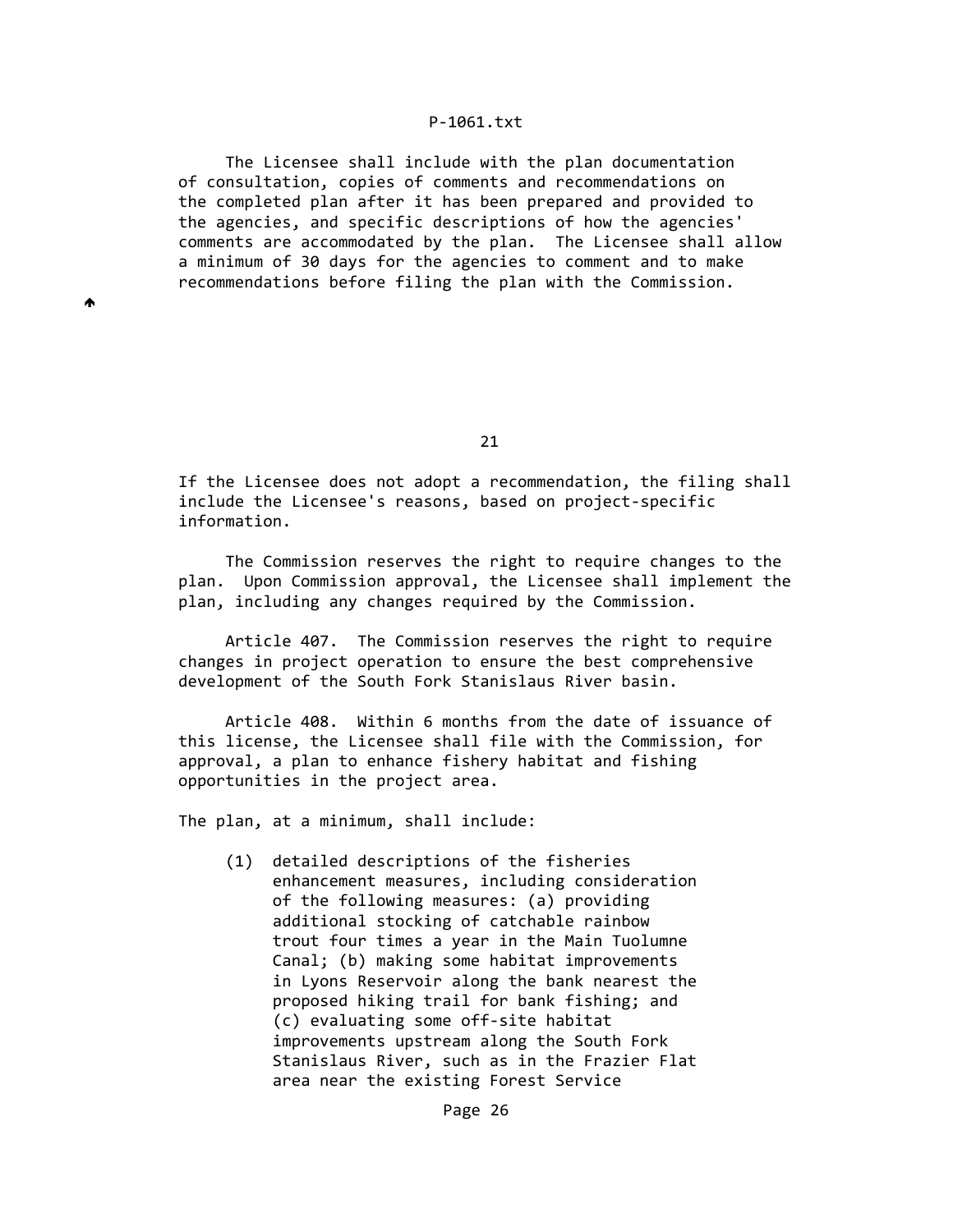campground;

♠

- (2) design drawings and map locations of the enhancement measures; and
- (3) schedules for implementing the fisheries enhancement measures.

 The Licensee shall prepare the plan after consultation with the U.S. Fish and Wildlife Service, the California Department of Fish and Game, and the Forest Service. The Licensee shall include with the plan documentation of consultation, copies of comments and recommendations on the completed plan after it has been prepared and provided to the agencies, and specific descriptions of how the agencies' comments are accommodated by the plan. The Licensee shall allow a minimum of 30 days for the agencies to comment and to make recommendations before filing the plan with the Commission. If the Licensee does not adopt a recommendation, the filing shall include the Licensee's reasons, based on project‐specific information.

<u>22</u>

 The Commission reserves the right to require changes to the plan. Upon Commission approval, the Licensee shall implement the plan, including any changes required by the Commission.

 Article 409. At least 90 days before the start of any land‐ disturbing or land‐clearing activities at the project, the Licensee shall file with the Commission, for approval, a plan to protect the candidate plant species Stebbins' lomatium (Lomatium stebbinsii). The plan shall include, but not be limited to, the following:

- (1) the results of a preconstruction survey by a professional botanist of all areas to be disturbed by development of project recreational facilities;
- (2) measures, including protective fencing, to protect the candidate species; and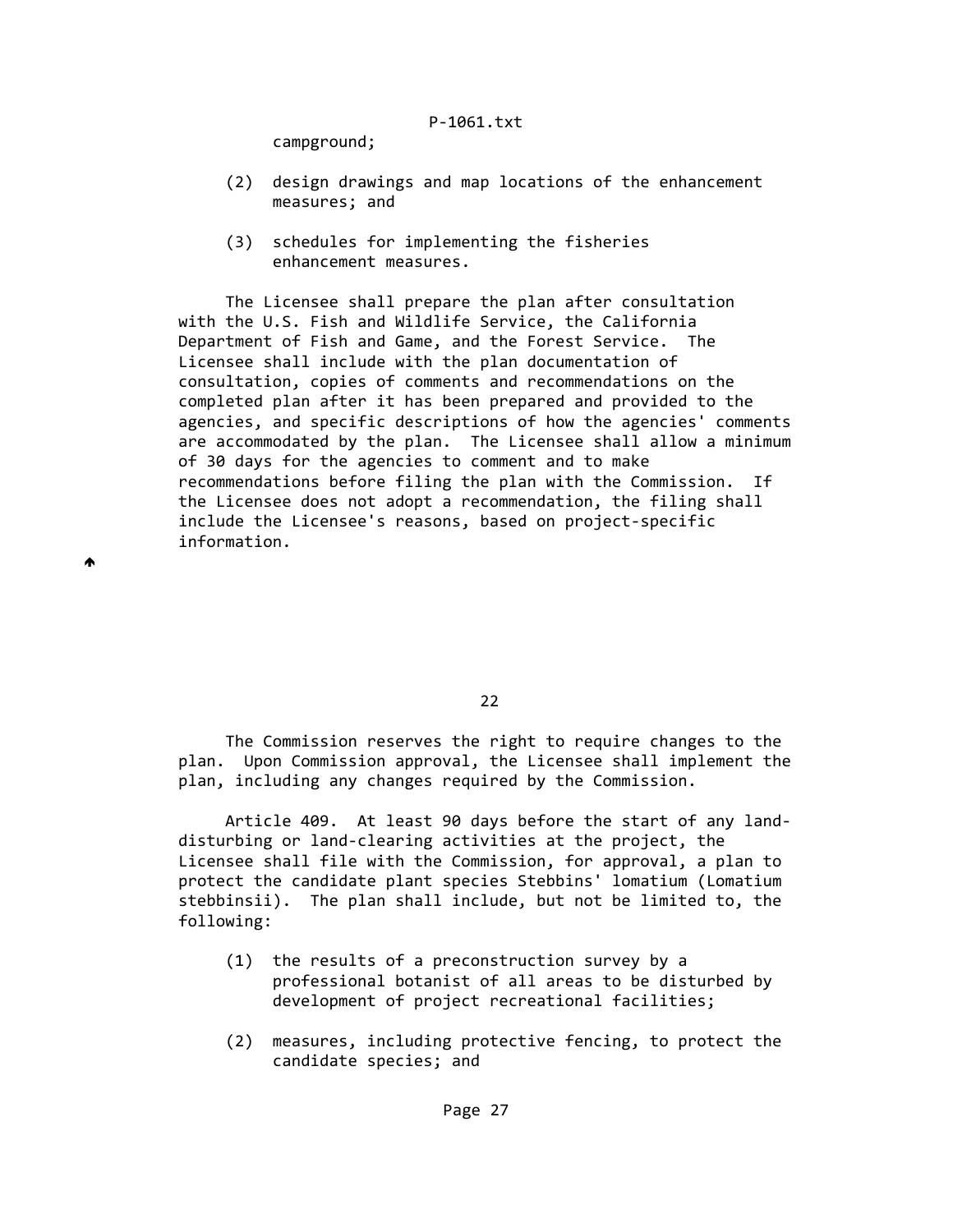(3) an implementation schedule for the protective measures.

 The Licensee shall prepare the plan after consultation with the U.S. Fish and Wildlife Service, the Forest Service, and the California Department of Fish and Game. The Licensee shall include with the plan documentation of consultation, copies of comments and recommendations on the completed plan after it has been prepared and provided to the agencies, and specific descriptions of how the agencies' comments and recommendations are accommodated by the plan. The Licensee shall allow a minimum of 30 days for the agencies to comment and to make recommendations before filing the plan with the Commission. If the Licensee does not adopt a recommendation, the filing shall include the Licensee's reasons, based on project‐specific information.

 The Commission reserves the right to require changes to the plan. No land‐disturbing or land‐clearing activities shall begin until the Licensee is notified by the Commission that the plan is approved. Upon Commission approval, the Licensee shall implement the plan, including any changes required by the Commission.

 Article 410. The Licensee shall implement the Report on Recreational Resources, filed on March 9, 1990, consisting of five pages of text and two drawings. The plan includes the following measures to meet recreation needs and protect the reservoir watershed: (1) closing to motorized use all access roads to Lyons reservoir except Lyons Dam Road; (2) allowing motorized access on Lyons Dam Road during the recreation season (May through October) by opening the existing locked gate; (3) constructing a gravel parking area with 10 to 15 spaces at the end of Lyons Dam Road near the site of the old resort; (4) providing one single vault toilet, drinking water, and trash containers at the parking lot; (5) installing barriers around the

₳

<u>23 and 23 and 23 and 23 and 23 and 23 and 23 and 23 and 23 and 23 and 23 and 23 and 23 and 23 and 23 and 23 and 23 and 23 and 23 and 23 and 23 and 23 and 23 and 23 and 23 and 23 and 23 and 23 and 23 and 23 and 23 and 23 a</u>

 parking area precluding motorized access to the reservoir shoreline; and (6) improving public access to the main Tuolumne canal, downstream from Lyons dam, by removing the existing barriers at Section 4 Ditch and providing a parking area for 5 to 10 cars.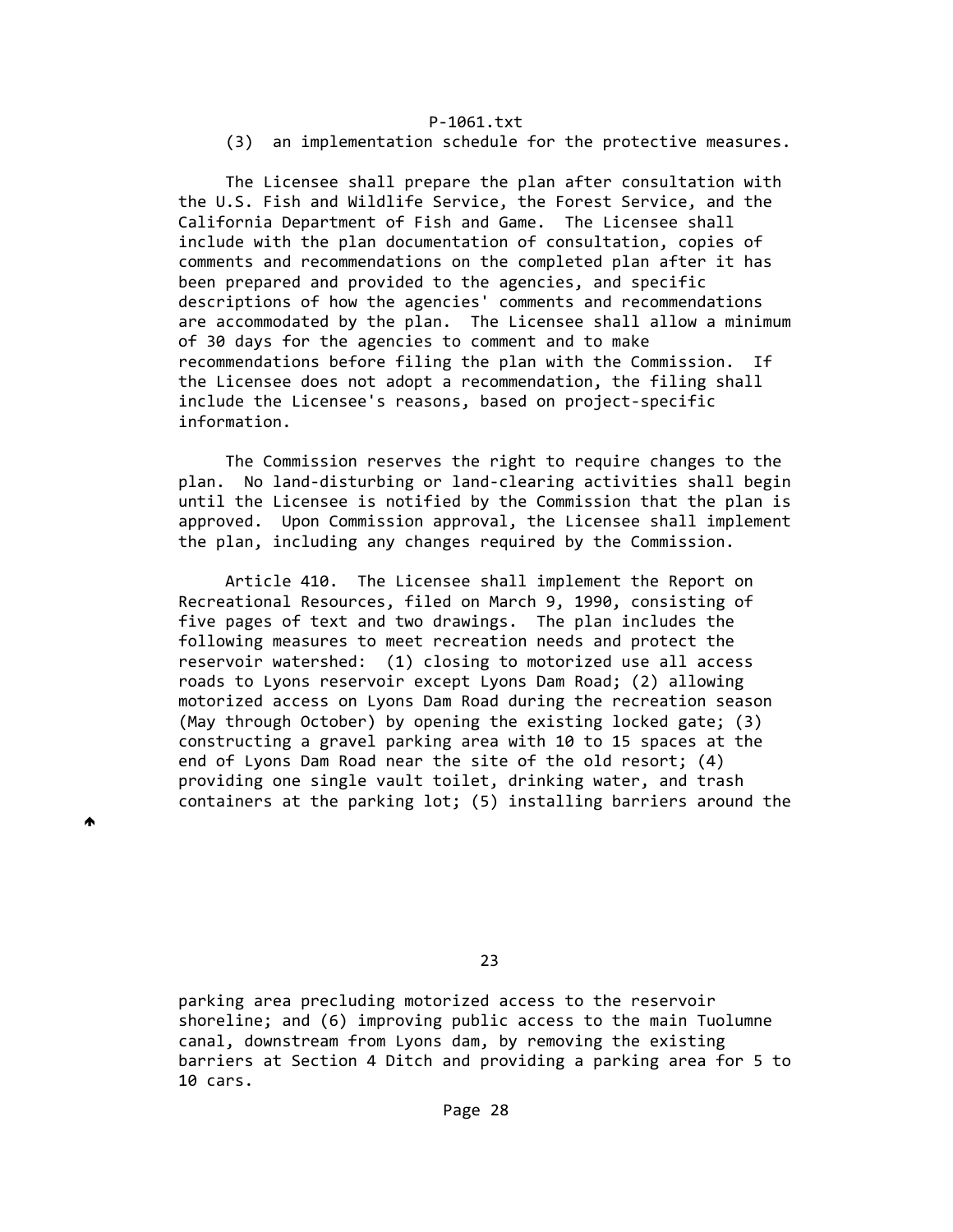Within 90 days of the construction and installation of these improvements, the Licensee shall file, with the Commission, maps showing their locations and details.

 Article 411. The Licensee, after consultation with the Forest Service, the National Park Service, the California Department of Parks and Recreation, and Tuolumne County, shall monitor recreational use in the project area to determine whether existing recreation facilities are meeting recreation needs. Monitoring studies shall begin within 6 years of the issuance date of this license. Monitoring studies, at a minimum, shall include the collection of annual recreation use data.

 Every 6 years during the term of the license, the Licensee shall file a report with the Commission on the monitoring results (Form 80 can be filed concurrently with this report). This report shall include:

- (1) annual recreation use figures;
- (2) a discussion of the adequacy of the Licensee's recreation facilities at the project site to meet recreation demand;
- (3) a description of the methodology used to collect all study data;
- (4) if there is a need for additional facilities, a recreation plan proposed by the Licensee to accommodate recreation needs in the project area;
- (5) documentation of agency consultation and agency comments on the report after it has been prepared and provided to the agencies; and
- (6) specific descriptions of how the agencies' comments are accommodated by the report.

 The Licensee shall allow a minimum of 30 days for the agencies to comment and to make recommendations prior to filing the report with the Commission.

 Article 412. The Licensee, after consultation with the California State Historic Preservation Officer (SHPO) and the Forest Service, Stanislaus National Forest (FS), and before beginning any land‐disturbing, land‐clearing, or spoil‐producing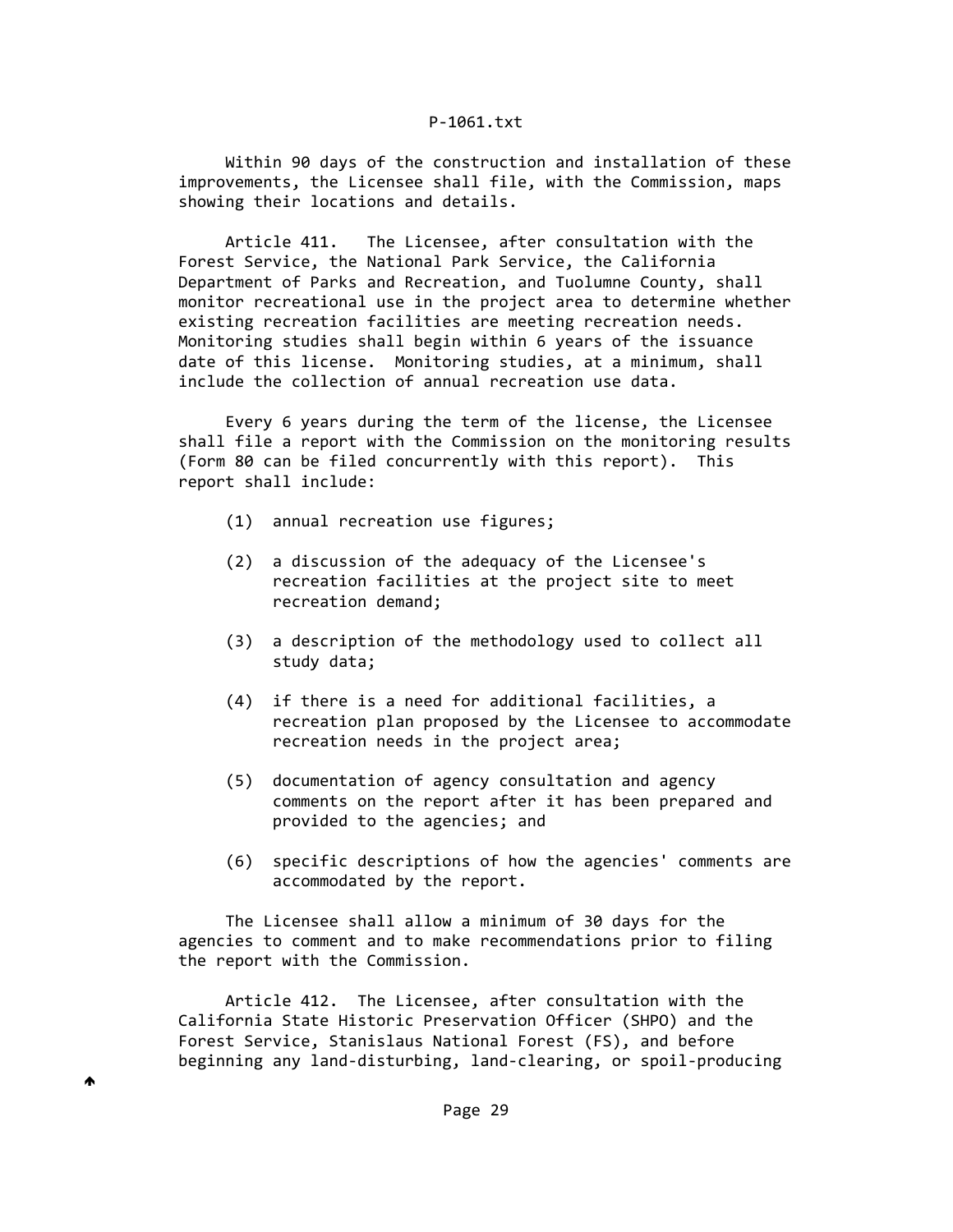<u>24 and 24</u>

 activities associated with continued operation of the project, shall implement the cultural resources management plan filed with the Commission on March 9, 1990, to avoid and mitigate impacts to archeological and historic sites CA‐TUO‐935, 1409H, 2111, and 2112H. Within 3 years after the date of this license, the Licensee shall file copies of (1) reports prepared on excavations and other activities identified in the plan to mitigate and avoid impacts to these sites, and (2) letters from the SHPO and the FS commenting on the adequacy of the reports and on‐going activities to ensure avoidance and protection of these sites. The plan shall be implemented in a manner satisfactory to the SHPO and the FS, and adhere to the Secretary of the Interior's Standards and Guidelines for Archeology and Historic Preservation.

 The Licensee shall make funds available in a reasonable amount for implementing the cultural resources management plan, conducting avoidance and mitigative work, and documenting these activities in reports. If the Licensee, the SHPO, and the FS cannot agree on the amount of money to be spent for these activities, the Director, Office of Hydropower Licensing, reserves the right to require the Licensee to conduct the necessary work at the Licensee's own expense.

 Article 413. The Licensee, before starting any future land‐ clearing, land‐disturbing, or spoil‐producing activities associated with the project, shall consult with the California State Historic Preservation Officer (SHPO) and the Forest Service, Stanislaus National Forest (FS), and shall conduct a cultural resources survey of the affected areas. Further, the Licensee shall file for Commission approval a report containing the survey results and a cultural resources management plan to avoid or mitigate impacts to any significant archeological or historic sites identified during the survey, and the written comments of the SHPO and the FS on the report. The survey and the plan shall be based on the recommendations of the SHPO and the FS, shall be conducted and prepared by a qualified cultural resources specialist, and shall adhere to the Secretary of the Interior's Guidelines for Archeology and Historic Preservation.

The report shall contain the following: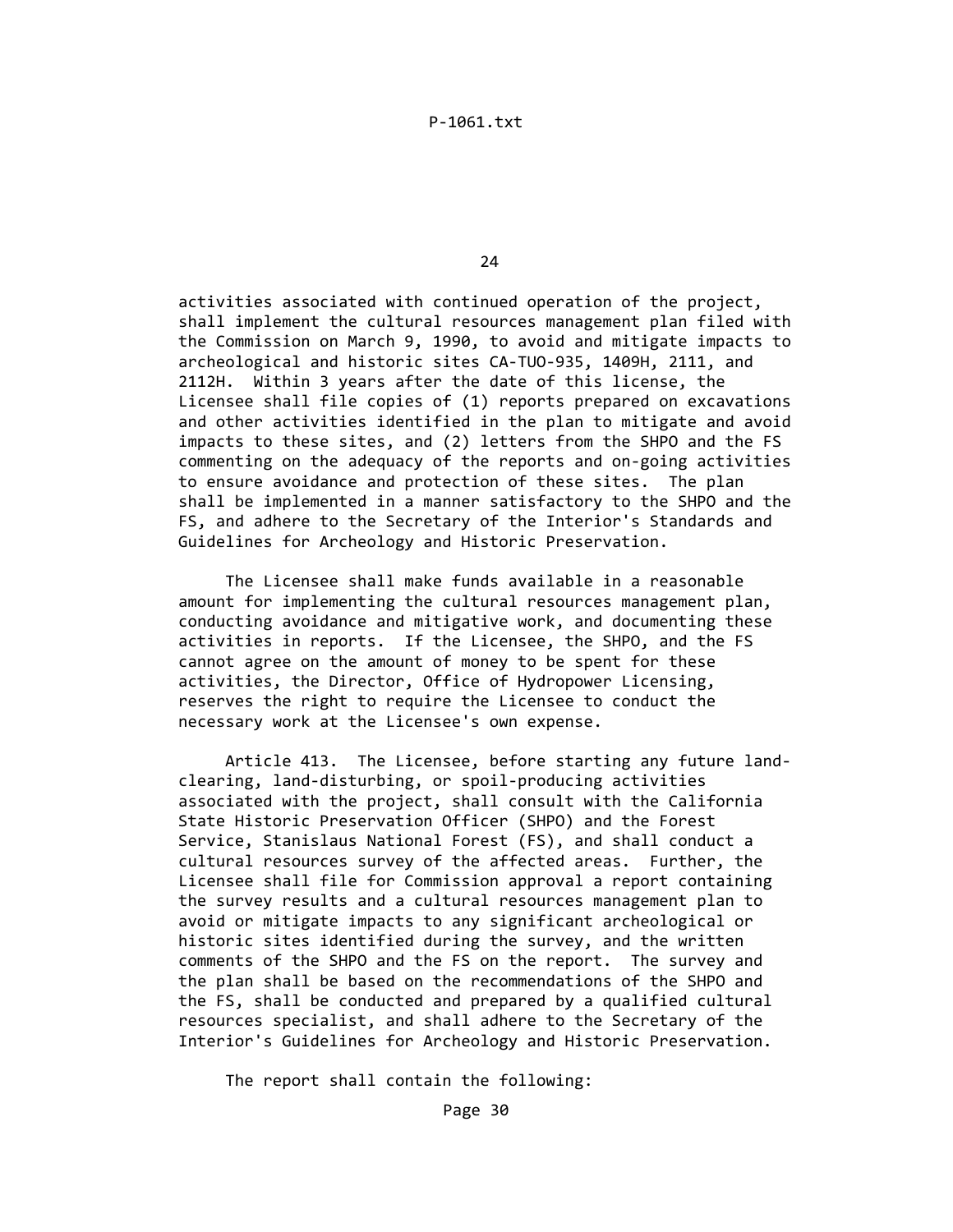- (1) a description of each discovered site, indicating whether it is listed or eligible to be listed on the National Register of Historic Places;
- (2) a description of the potential effect on each discovered site;

 $\blacktriangle$ 

 (3) proposed measures for avoiding or mitigating the effects;

<u>25 and 25</u>

- (4) documentation of the nature and extent of consultation with the SHPO and the FS; and
- (5) a schedule for mitigating effects and conducting additional studies.

 The Commission may require changes to the plan or the report.

 The Licensee shall not implement a cultural resources management plan or begin any land‐clearing, land‐disturbing, or spoil-producing activities until informed by the Commission that the requirements of this article have been fulfilled.

 (E) The Licensee shall serve copies of any Commission filing required by this order on any entity specified in this order to be consulted on matters related to that filing. Proof of service on these entities must accompany the filing with the Commission.

 (F) This order is issued under authority delegated to the Director and constitutes final agency action. Requests for rehearing by the Commission may be filed within 30 days from the issuance date of this order, pursuant to 18 C.F.R. 385.713.